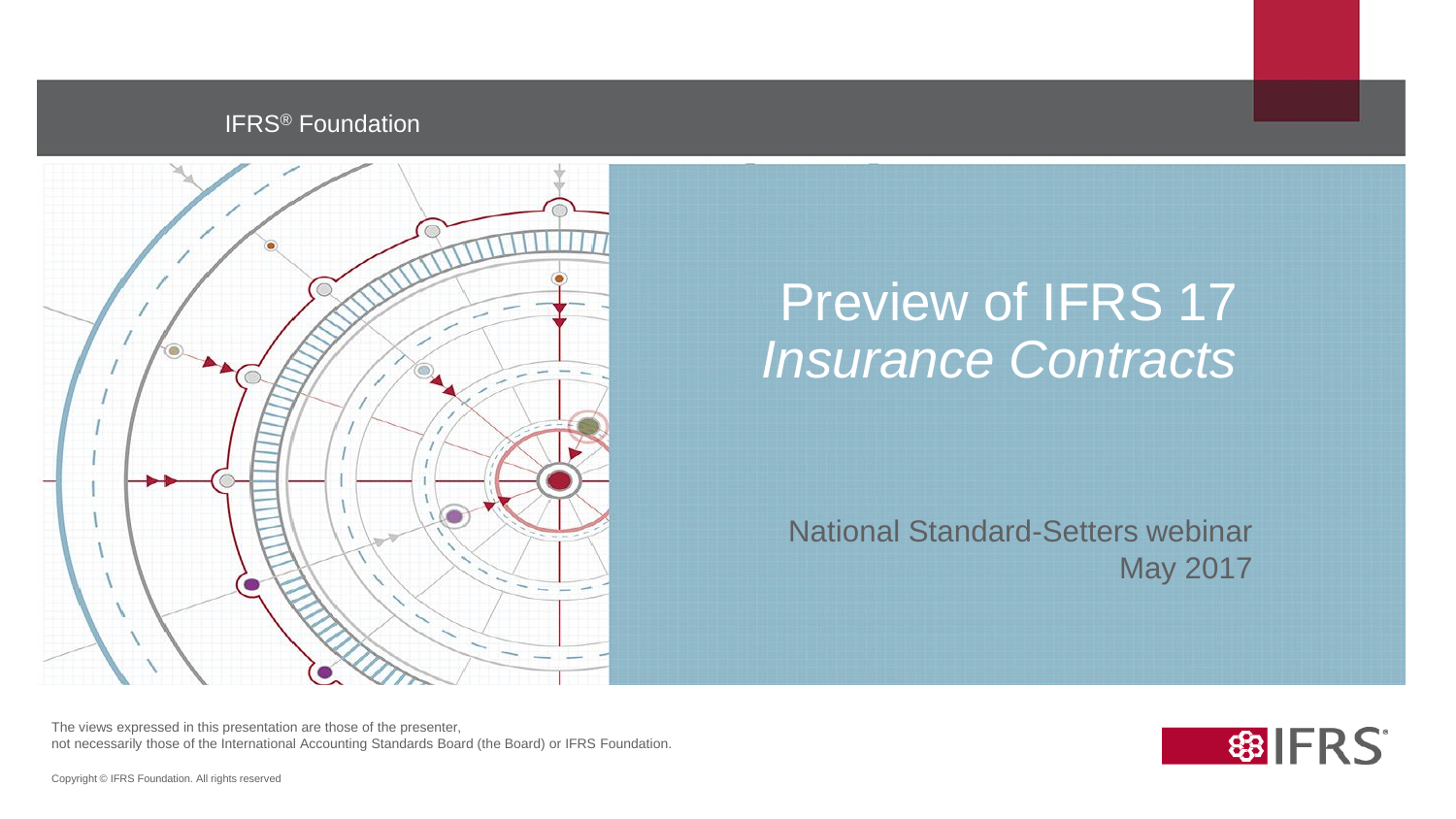#### **Contents**

- Why has IFRS 17 been developed
- How IFRS 17 works
- What this means for investors
- Appendix—some additional features
	- Reinsurance
	- Simplified approach for short-term contracts
	- Adjustments applicable to contracts with a 'variable fee'

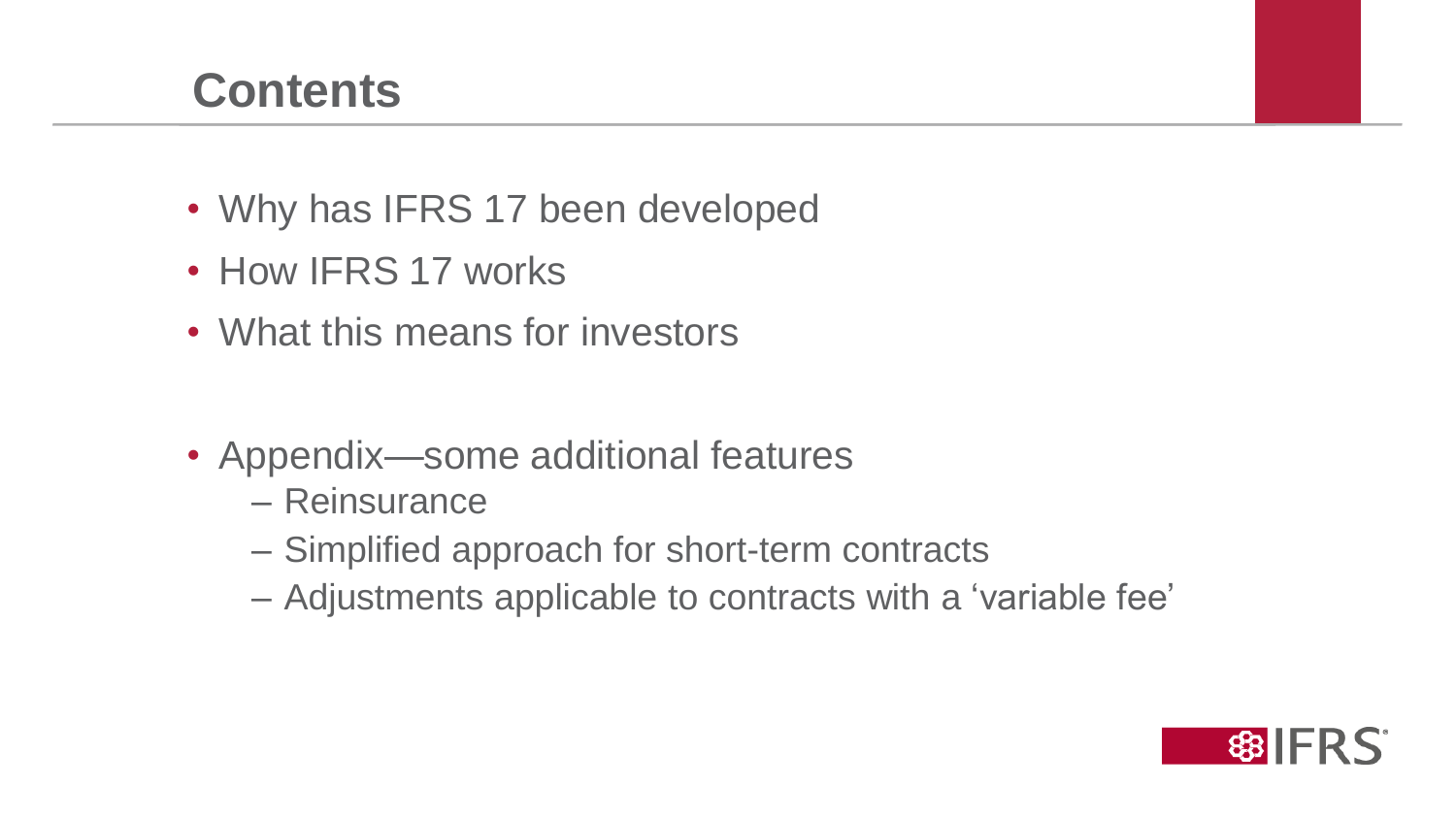#### Why has IFRS 17 been developed?



3 3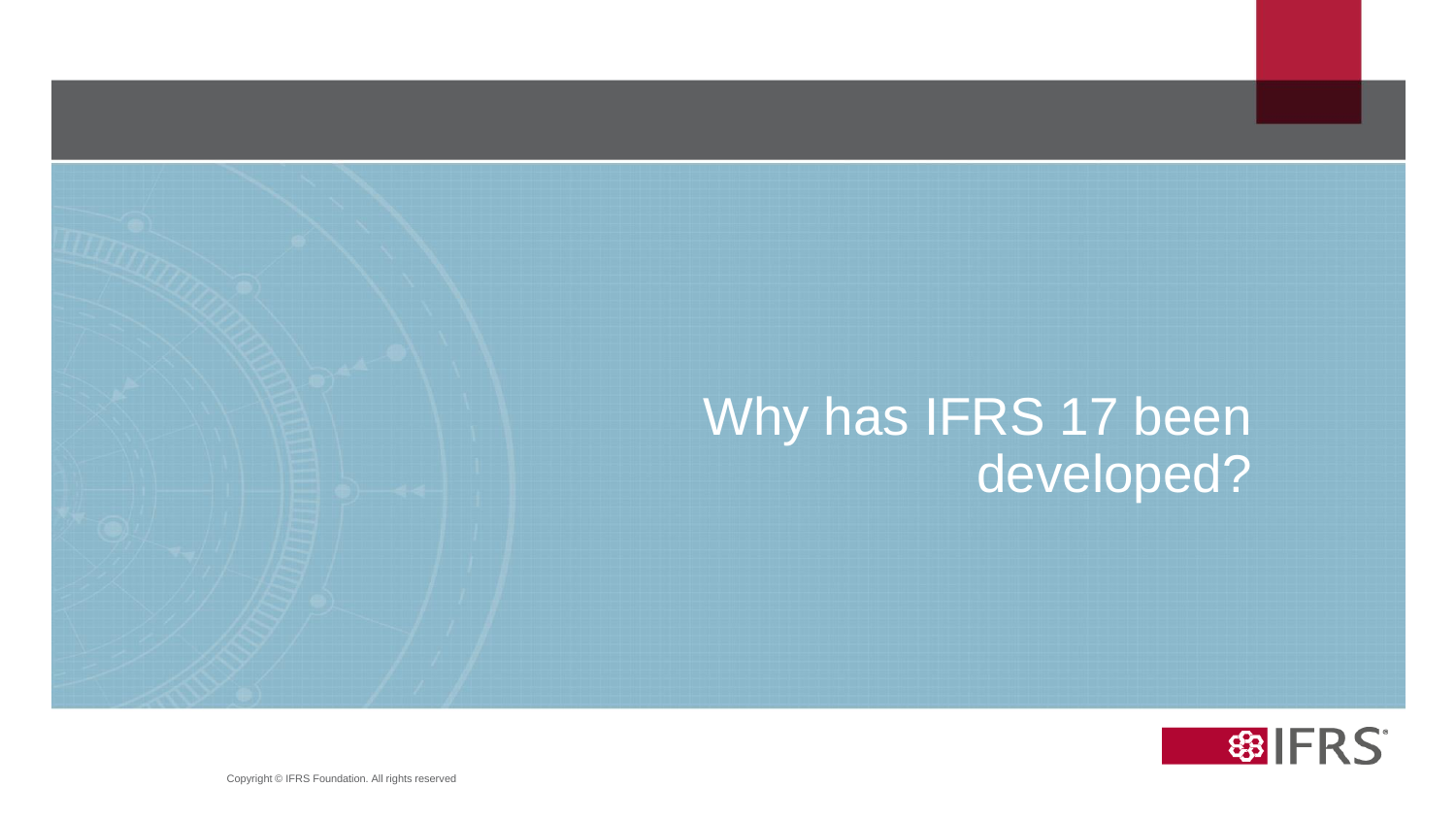# **Economics of business poorly depicted 44 August** 4

• Lacking relevant and transparent information from some accounting today

|                                          | <b>Issues today</b>                                                                 | How this undermines analysis                                 |
|------------------------------------------|-------------------------------------------------------------------------------------|--------------------------------------------------------------|
|                                          | <b>Lack of useful information</b>                                                   |                                                              |
|                                          | Use of old or outdated assumptions                                                  | Fundamental economics are not<br>$\bullet$                   |
|                                          | Options and guarantees not fully reflected<br>in measurement of insurance contracts | necessarily reflected in the reported<br><b>IFRS numbers</b> |
|                                          | Use of 'expected return on assets held' as<br>discount rate                         |                                                              |
| Lack of transparency about profitability |                                                                                     |                                                              |
|                                          | Profits recognised at different points                                              | Comparing companies by source of<br>$\bullet$                |
|                                          | Use of many non-GAAP measures                                                       | profitability is a needlessly difficult task                 |

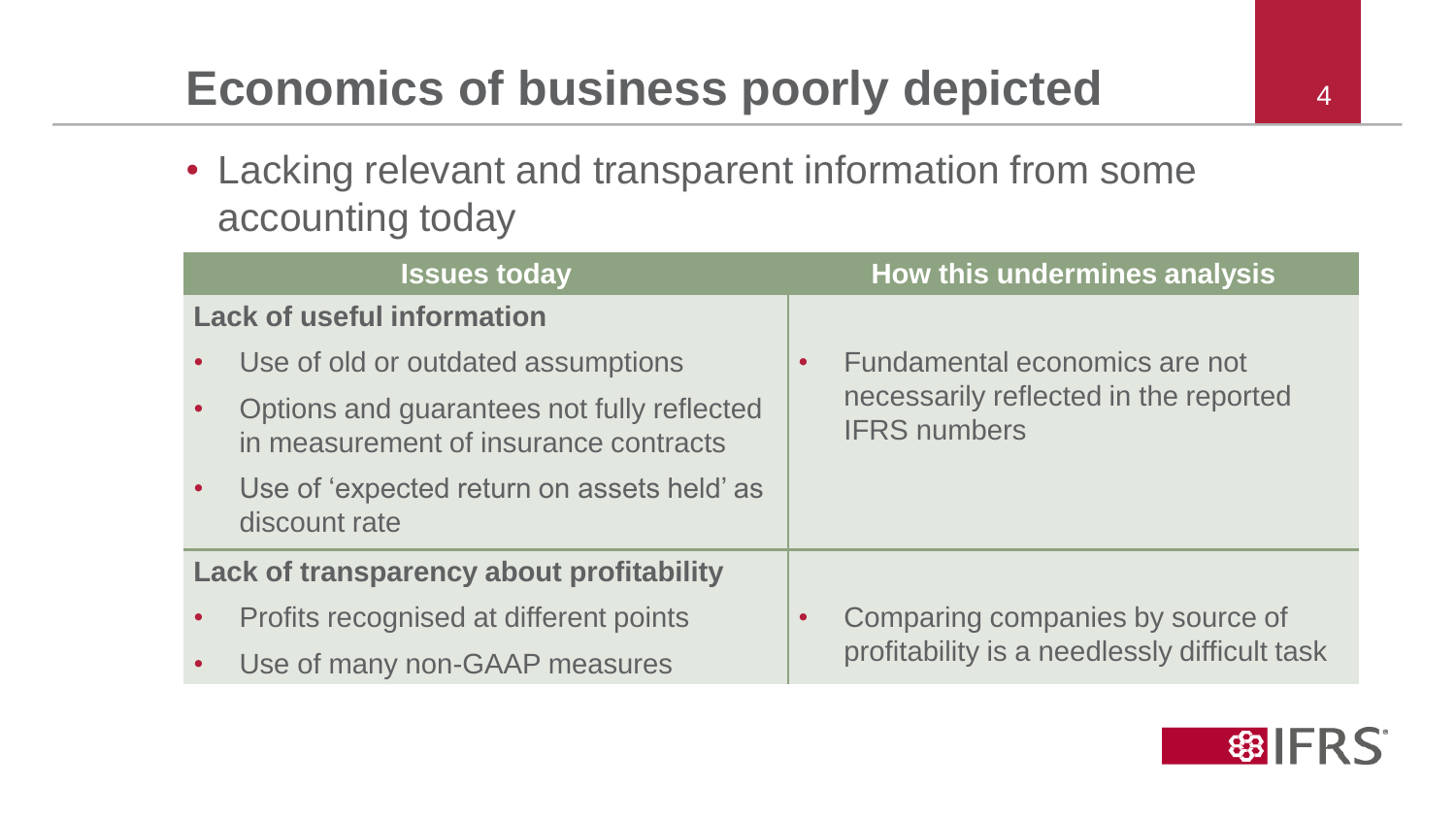## **Little comparability**

• Lack of comparability today is a multi-level problem

| <b>Issues today</b>                                                               | <b>Solution / Benefits</b>                     |
|-----------------------------------------------------------------------------------|------------------------------------------------|
| <b>Lack of comparability among insurers</b>                                       |                                                |
| <b>IFRS</b> companies report insurance<br>contracts using different practices     | New framework will replace huge<br>$\bullet$   |
| Non-uniform reporting within groups                                               | variety of accounting treatments               |
| Insurance contracts of subsidiaries are<br>consolidated using different practices |                                                |
| <b>Inconsistency with other industries</b>                                        | Revenue will reflect the services<br>$\bullet$ |
| Revenue include deposits                                                          | provided, and exclude deposits, like           |
| Revenue reported on a cash basis                                                  | any other industry                             |

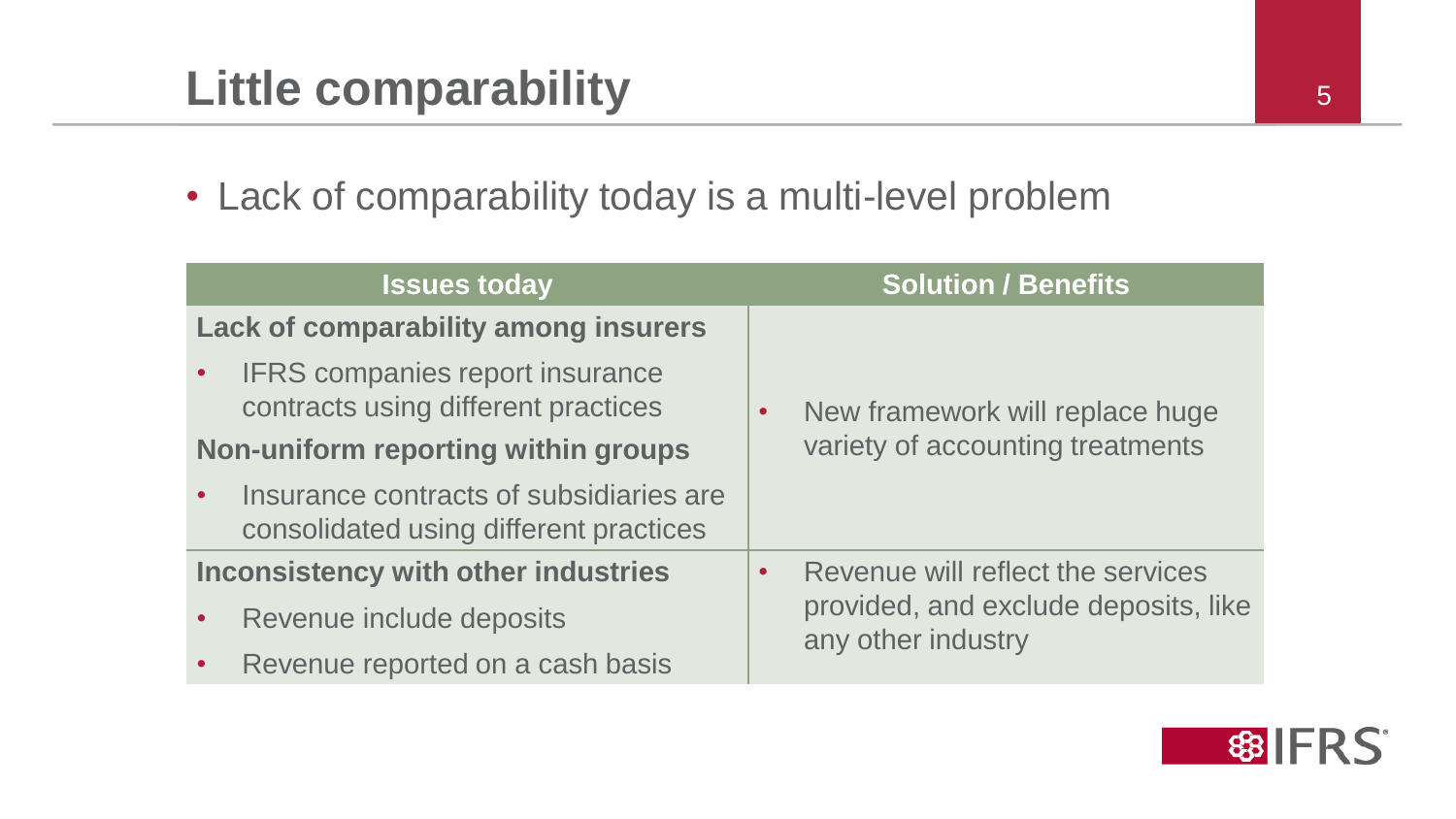## **Typical existing Income Statement** 6

| P&L                                      | 20X1      | <b>20X0</b>           |                                                    |
|------------------------------------------|-----------|-----------------------|----------------------------------------------------|
| Gross premiums                           | 16,321    | 13,567                | Cash based and includes                            |
| Premiums ceded to reinsurers             | (816)     | (678)                 | collection of deposits.<br>Inconsistent with other |
| Investment income                        | 9,902     | 9,030                 | industries                                         |
| <b>Total income</b>                      | 25,407    | 21,919                |                                                    |
| Gross claims, benefits and expenses      |           | $(13,827)$ $(12,012)$ | Includes repayment of deposits                     |
| Claims and expenses ceded to             |           |                       |                                                    |
| reinsurers                               | 368       | 351                   |                                                    |
| Acquisition costs amortisation           | (1,259)   | (1,150)               | Confusing adjustment that                          |
| Change in insurance contract liabilities | (9,308)   | (8, 377)              | incorporates multiple factors                      |
| <b>Total expenses</b>                    | (24, 026) | (21, 188)             |                                                    |
| Profit before tax                        | 1,381     | 731                   | Inconsistent measurement<br>reduces comparability  |

#### **'Source of earnings' difficult to identify**

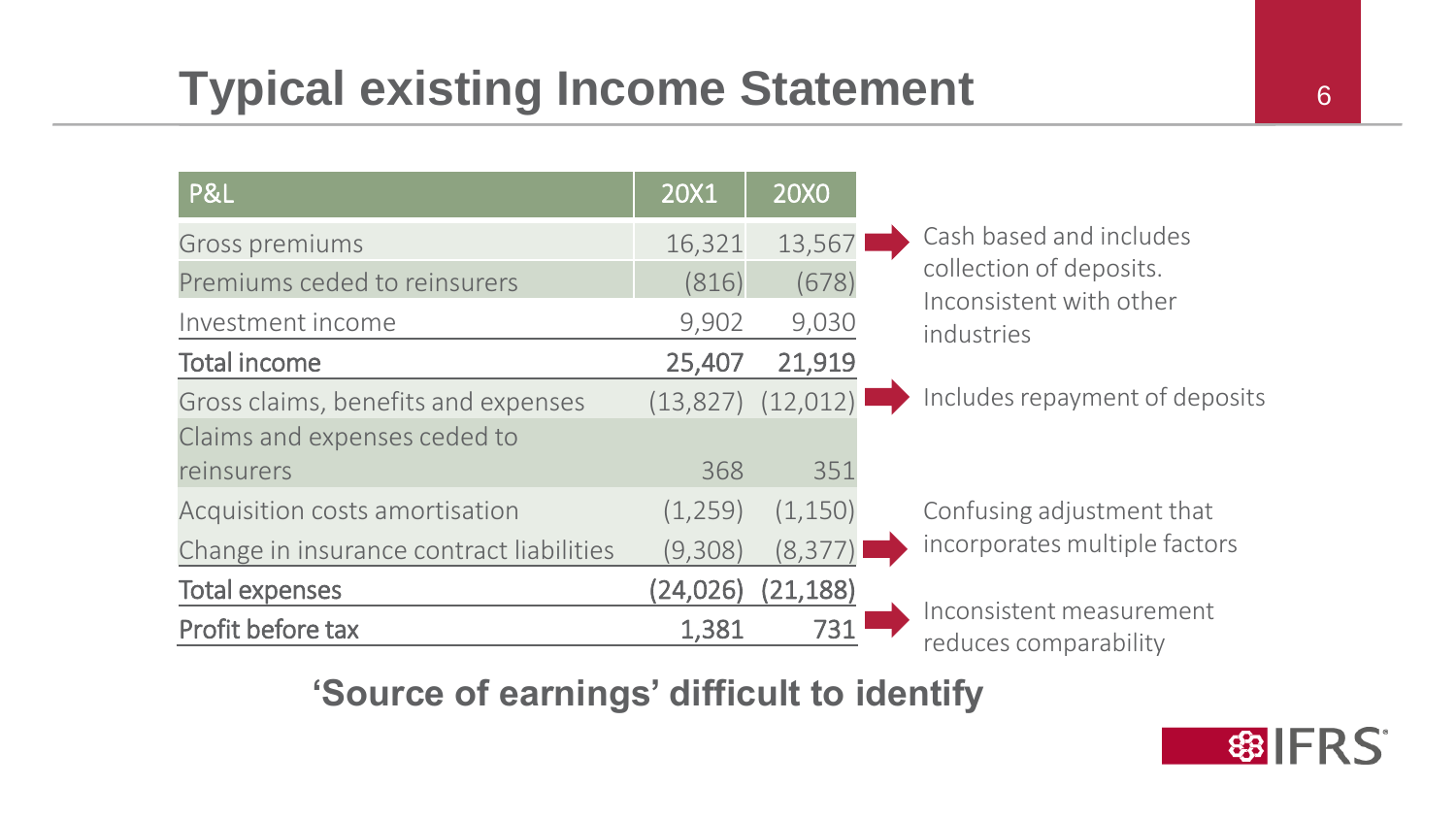#### **Typical existing Balance Sheet** <sup>7</sup> <sup>7</sup>

| <b>Balance sheet</b>                | 20X1    | <b>20X0</b> |
|-------------------------------------|---------|-------------|
| Financial assets                    | 226,297 | 196,700     |
| Deferred acquisition costs          | 8,083   | 8,941       |
| Premiums receivable                 | 2,798   | 2,582       |
| Reinsurance contract assets         | 20,572  | 17,882      |
| Other assets                        | 36,002  | 31,293      |
| <b>Total assets</b>                 | 293,752 | 257,398     |
| Insurance contract liabilities      | 211,010 | 185,545     |
| Unearned premiums                   | 5,595   | 4,796       |
| Other liabilities                   | 51,431  | 44,705      |
| Equity                              | 25,716  | 22,352      |
| <b>Total liabilities and equity</b> | 293,752 | 257,398     |

**Multiple line items, inconsistent terminology and inconsistent measurement, difficult to understand changes**

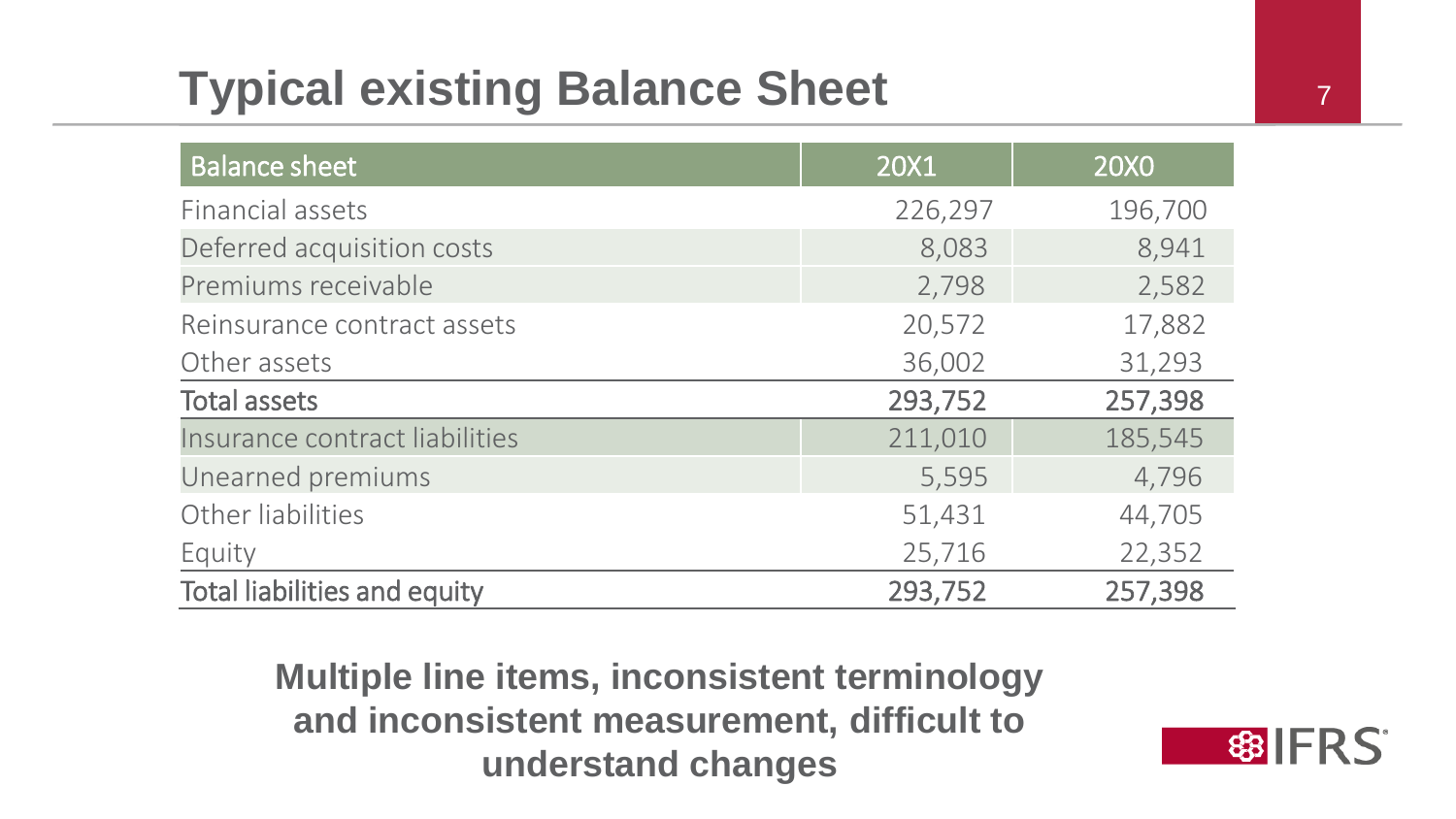# Understanding IFRS 17



8 8 8 8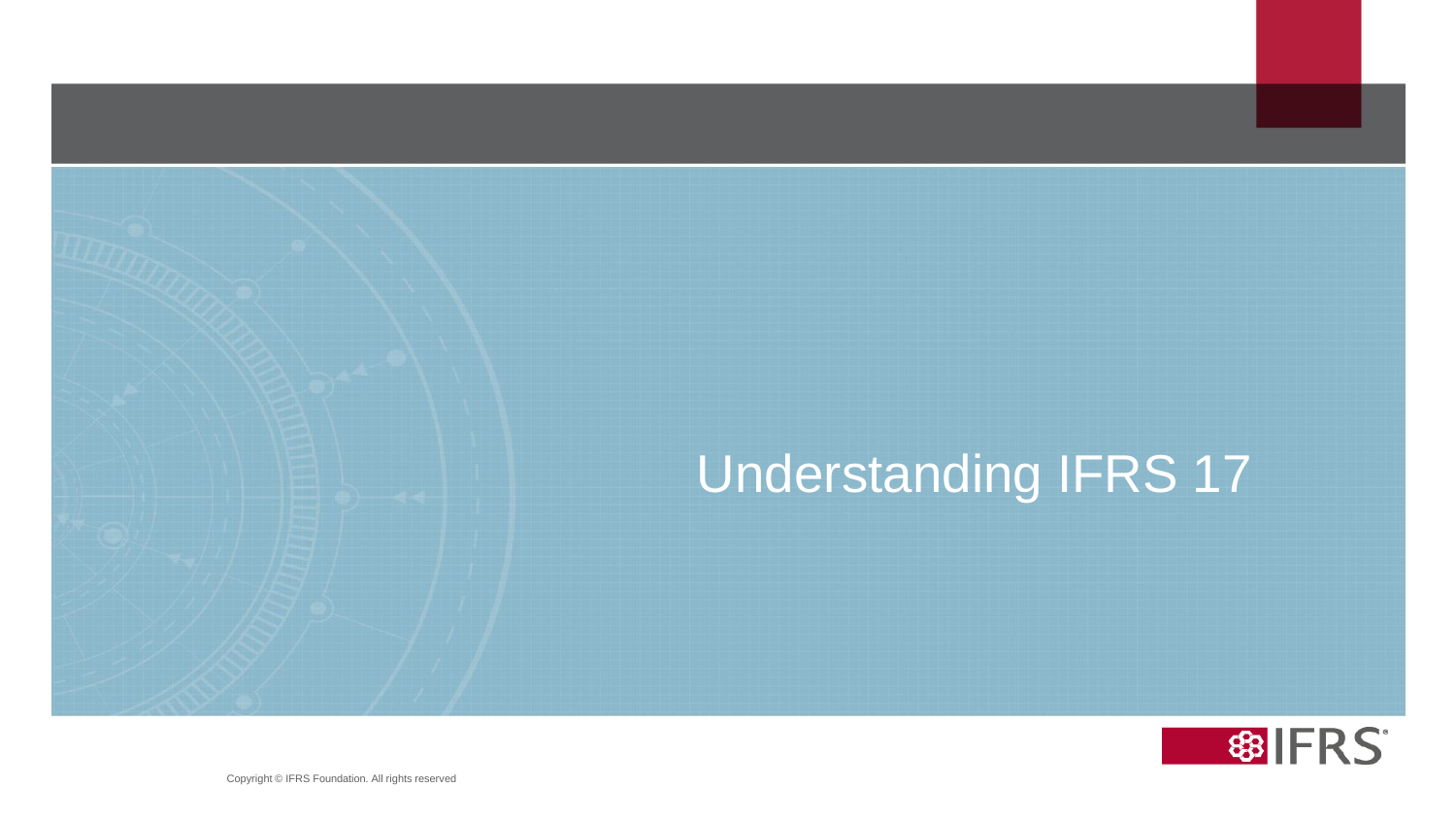#### **IFRS 17 Income Statement** <sup>9</sup> <sup>9</sup>

| <b>P&amp;L</b>                                  | 20X1     | <b>20X0</b> |
|-------------------------------------------------|----------|-------------|
| Insurance revenue                               | 9,856    | 8,567       |
| Insurance service expenses                      | (9,069)  | (8,489)     |
| Incurred claims and insurance contract expenses | (7, 362) | (7,012)     |
| Insurance contract acquisition costs            | (1, 259) | (1, 150)    |
| Gain or (loss) from reinsurance                 | (448)    | (327)       |
| Insurance service result                        | 787      | 78          |
| Investment income                               | 9,902    | 9,030       |
| Insurance finance expenses                      | (9,308)  | (8, 377)    |
| Net financial result                            | 594      | 653         |
| Profit before tax                               | 1,381    | 731         |

**Richer information content**

**With amounts that will be more relevant and more comparable**

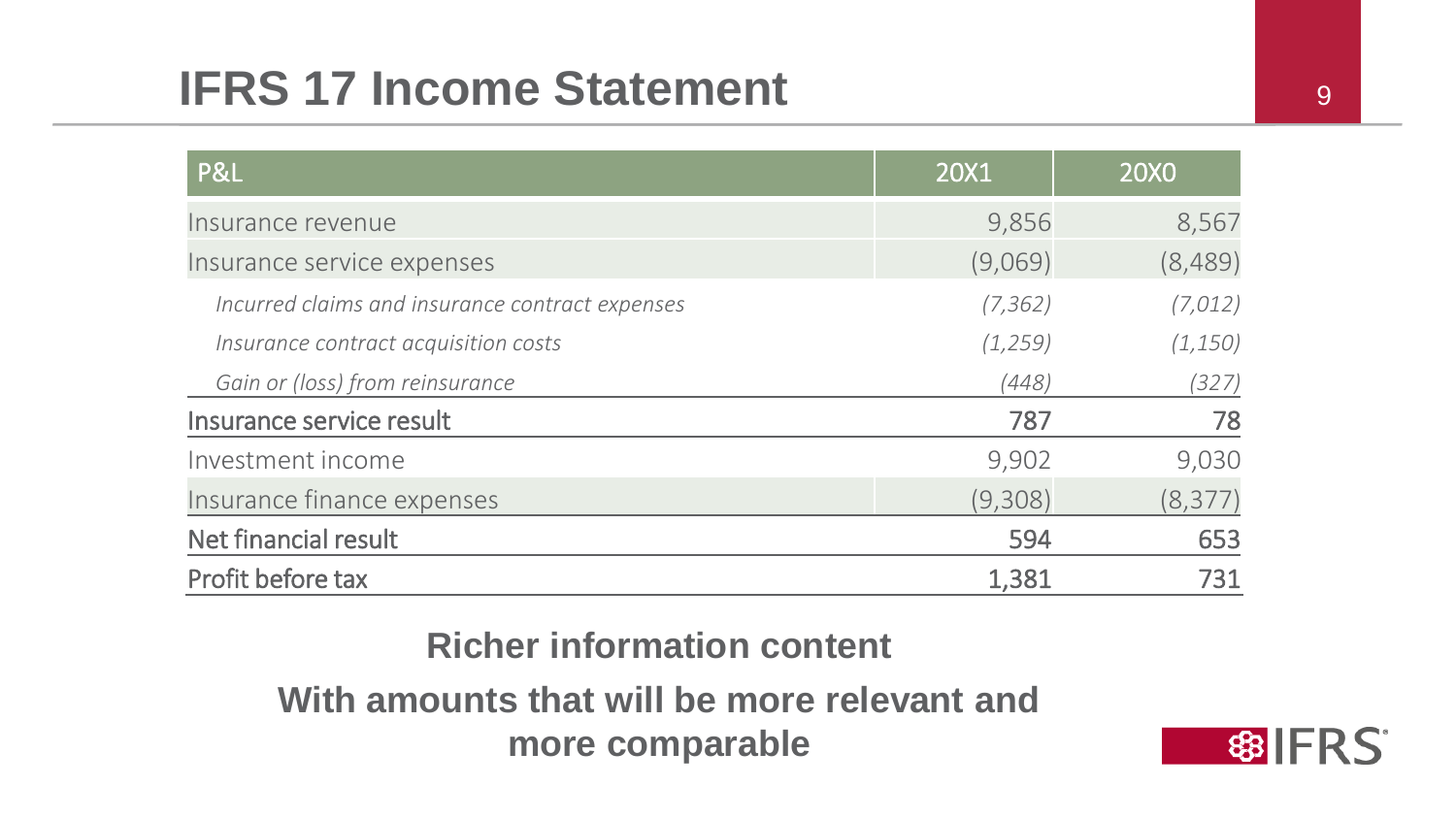#### **IFRS 17 Balance Sheet** 10 10 10

| <b>Balance sheet</b>                | 20X1    | 20X0    |
|-------------------------------------|---------|---------|
| Financial assets                    | 226,297 | 196,700 |
| Reinsurance contract assets*        | 20,572  | 17,882  |
| Other assets                        | 36,002  | 31,293  |
| <b>Total assets</b>                 | 282,871 | 245,875 |
| Insurance contract liabilities**    | 205,724 | 178,818 |
| Other liabilities                   | 51,431  | 44,705  |
| Equity                              | 25,716  | 22,352  |
| <b>Total liabilities and equity</b> | 282,871 | 245,875 |

- \* Groups of insurance and reinsurance contracts in an asset position presented separately from those in a liability position
- \*\* Acquisition cost cash flows, premiums receivable and unearned premiums are included in the measurement of insurance contracts

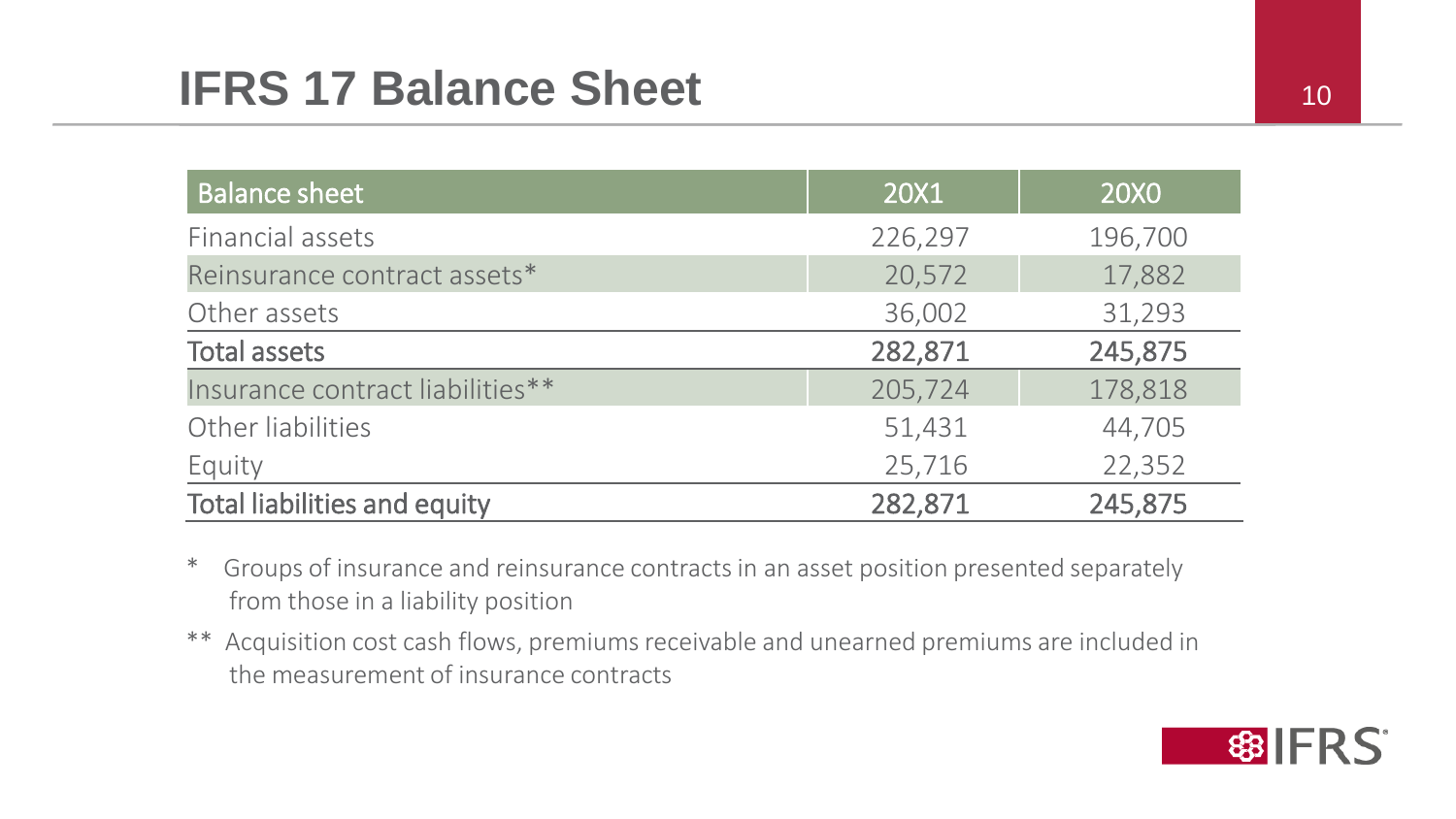#### **Measuring insurance liabilities** 11



| <b>Balance sheet</b>                | 20X1    | 20X0    |
|-------------------------------------|---------|---------|
| Financial assets                    | 226,297 | 196,700 |
| Reinsurance contract assets         | 20,572  | 17,882  |
| Other assets                        | 36,002  | 31,293  |
| <b>Total assets</b>                 | 282,871 | 245,875 |
| Insurance contract liabilities      | 205,724 | 178,818 |
| Other liabilities                   | 51,431  | 44,705  |
| Equity                              | 25,716  | 22,352  |
| <b>Total liabilities and equity</b> | 282,871 | 245,875 |

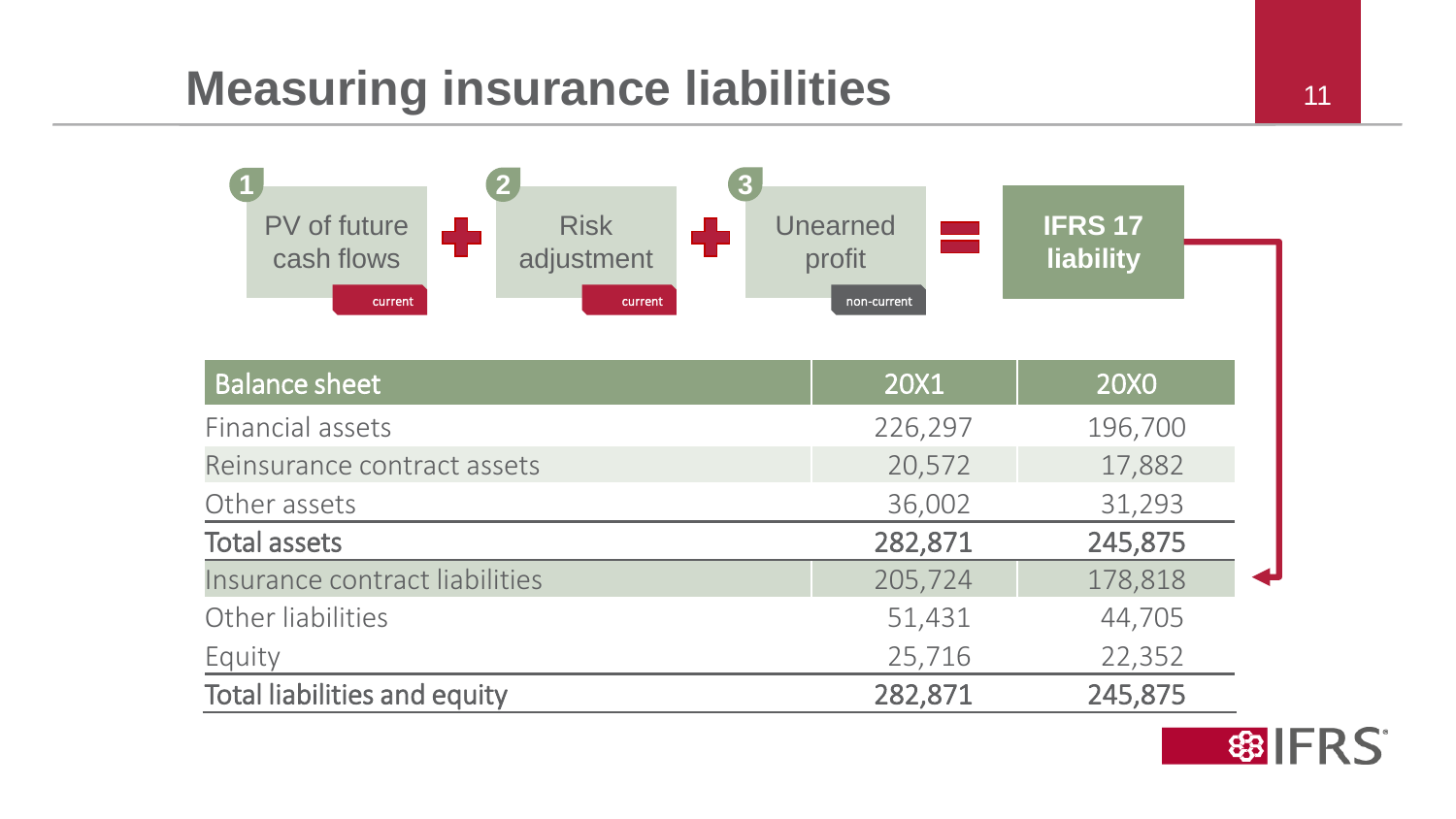

- Current estimates of future cash flows
- Probability weighted and unbiased
- Stochastic modelling where necessary for financial options and guarantees



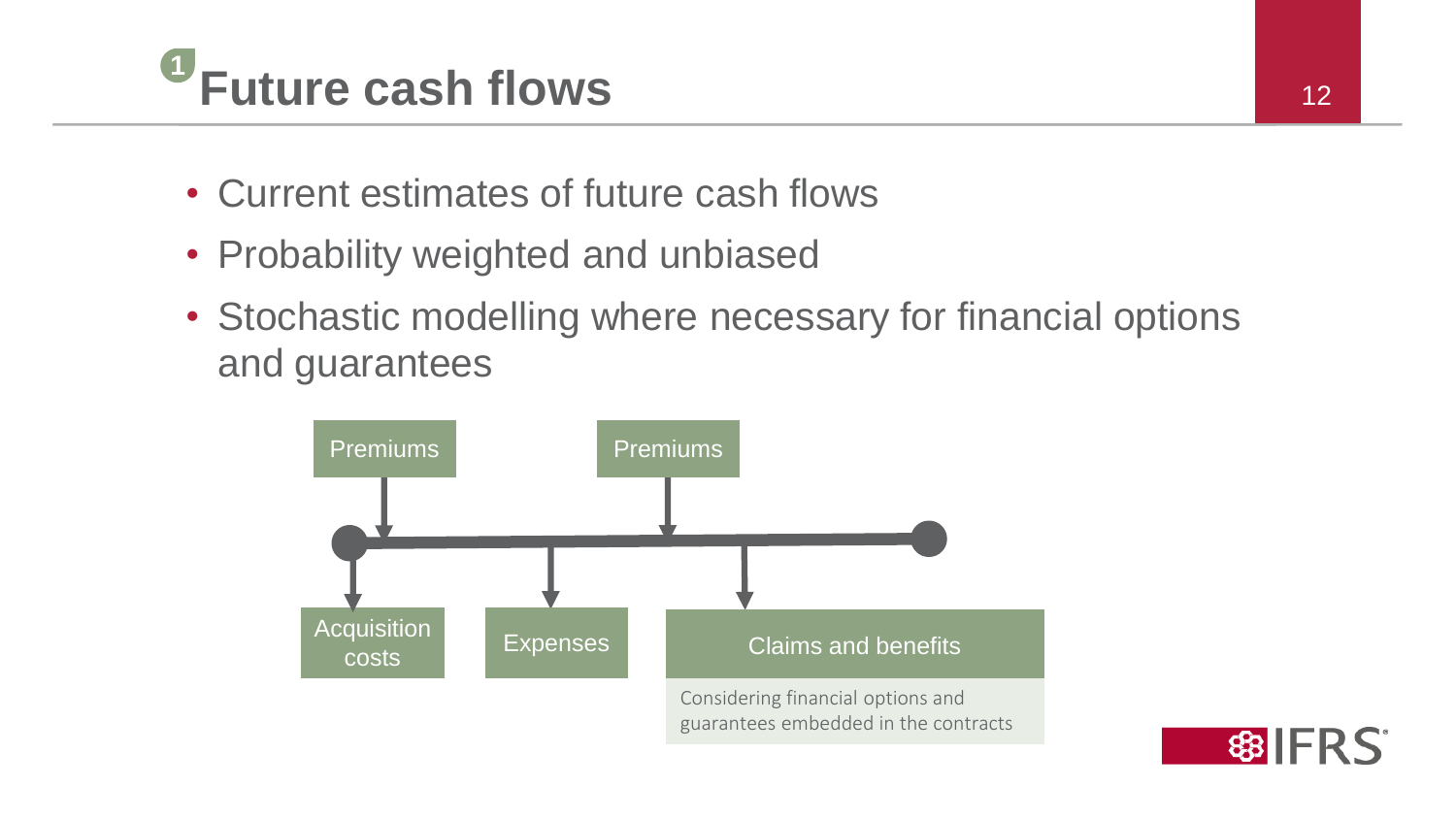

- Current market-consistent discount rates relevant to the liability
- Return premium on assets included only to the extent that the liability cash flows are themselves linked to those assets
- Disclosures about the rates used and the judgements made by the company

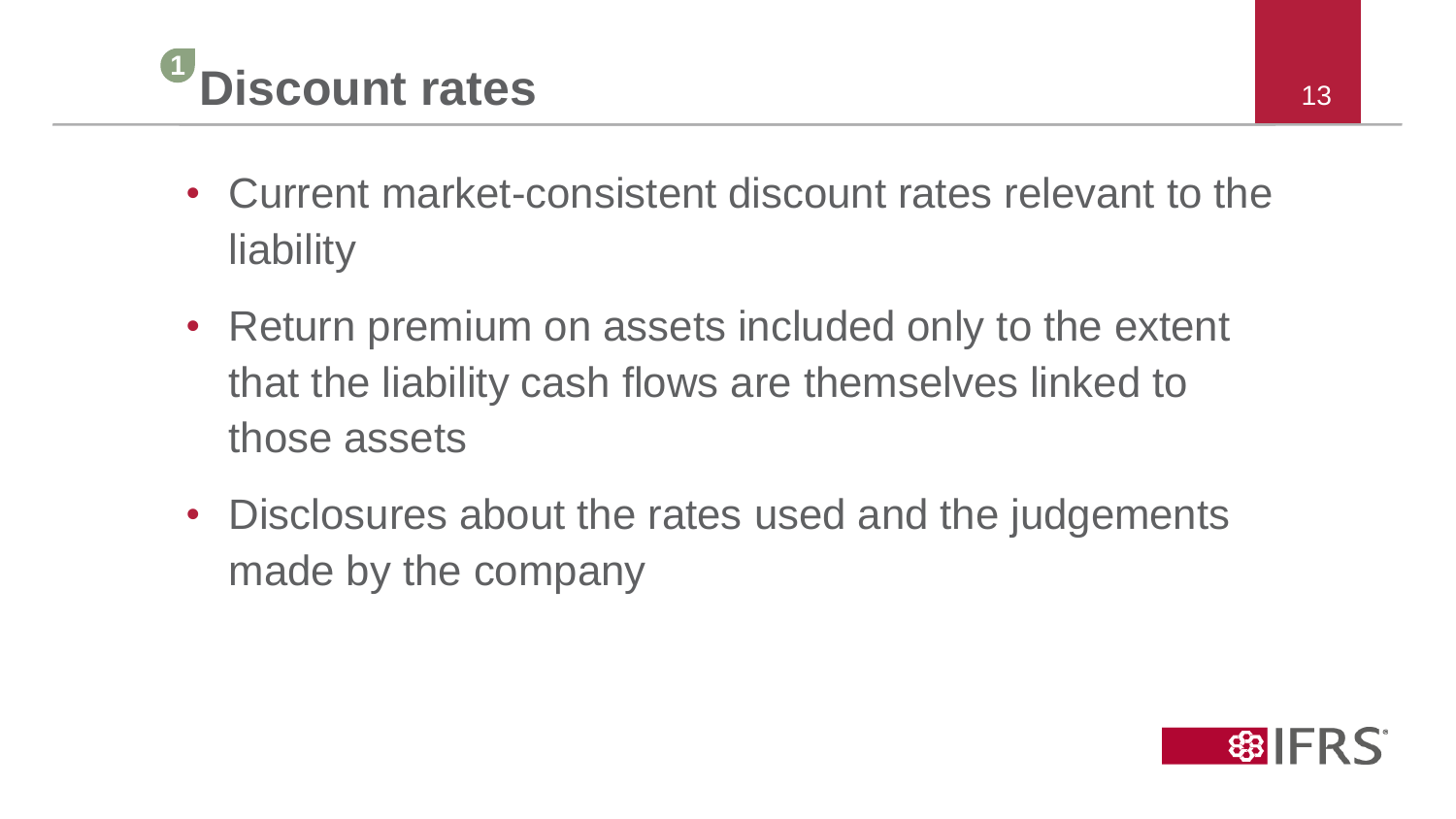

- Explicit adjustment for the compensation a company requires for bearing insurance risk
	- No more implicit risk adjustments to expected cash flows and lack of transparency regarding 'reserve releases'
- Part of total unearned profit
	- Recognised in P&L as the company is released from risk

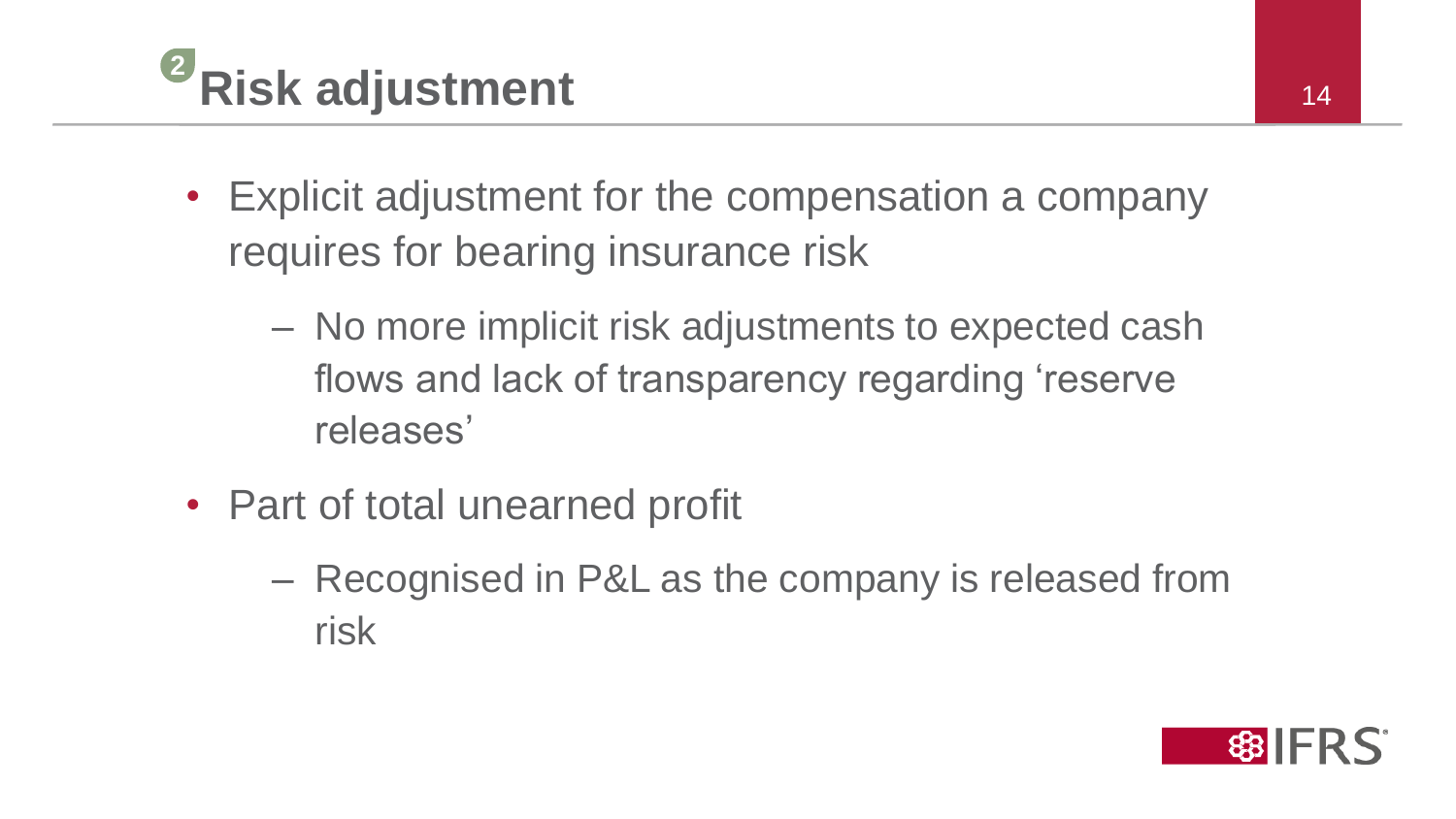#### **Contractual Service Margin** 15 **3**

- Unearned risk-adjusted expected profit
	- $-$  New CSM in the period  $=$  risk-adjusted value of new business
	- Unearned CSM adjusted where assumptions change
- CSM released to P&L as insurance services are provided over the coverage period
	- No day 1 profit
- If the CSM would be negative  $\rightarrow$  onerous contracts
	- Onerous contract loss recognised immediately and subsequently adjusted

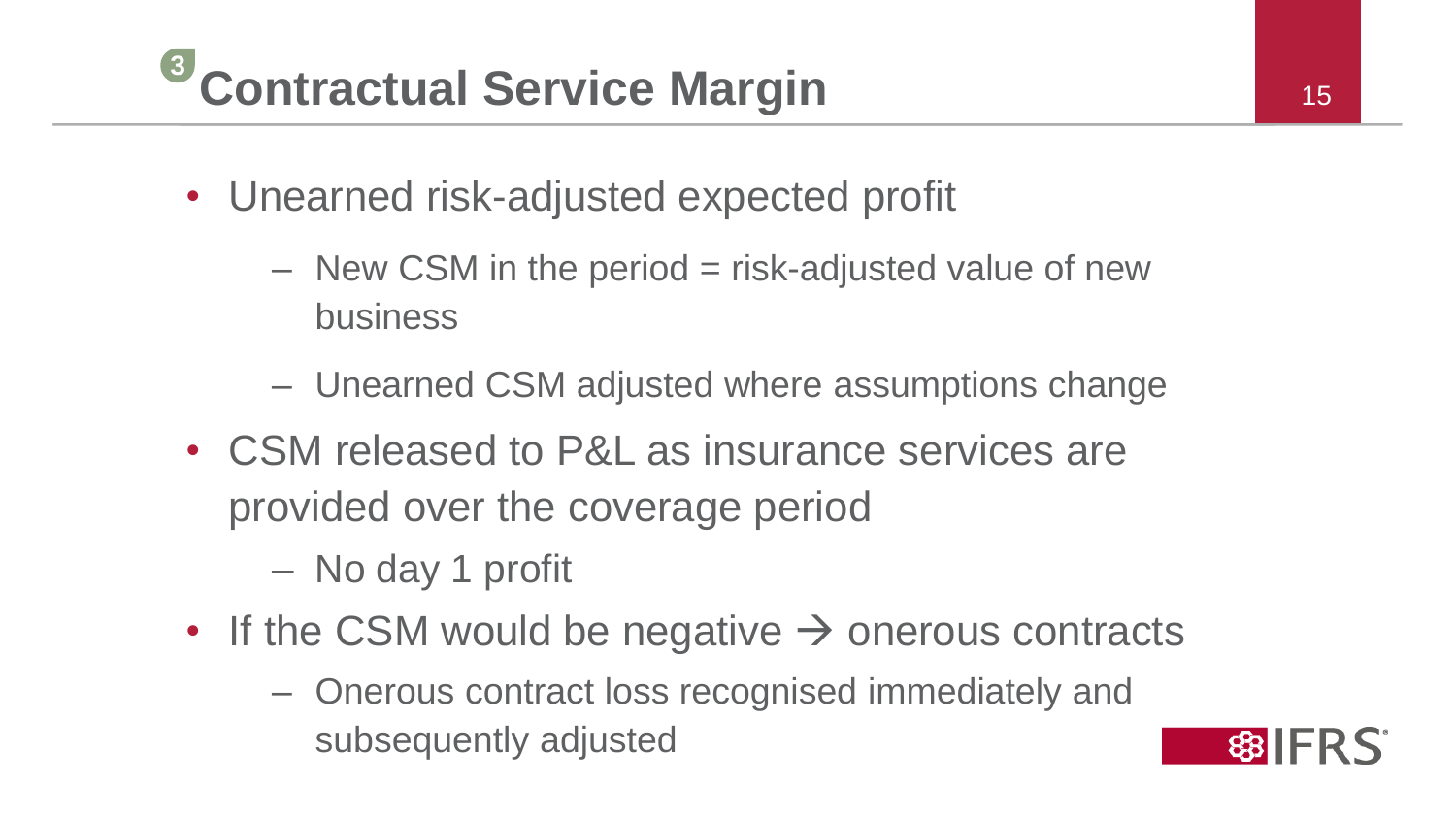|           |                                                    | Estimates of the<br>present value of<br>future cash flows | <b>Risk</b><br>adjustment | Contractual<br>service<br>margin | <b>Total</b>  |
|-----------|----------------------------------------------------|-----------------------------------------------------------|---------------------------|----------------------------------|---------------|
|           | <b>BEGINNING OF PERIOD</b>                         | 163,962                                                   | 5,998                     |                                  | 8,858 178,818 |
|           | Changes related to:                                |                                                           |                           |                                  |               |
|           | <b>O</b> - Future service yet to be provided       | (784)                                                     | 1,117                     | (116)                            | 217           |
|           | <b>2</b> - Current service provided in the period  | 35                                                        | (604)                     | (923)                            | (1, 492)      |
|           | $\bullet$ - Past service adjustment to past claims | 47                                                        | 17.                       |                                  | 40            |
|           | Insurance service result <sup>^</sup>              | (702)                                                     | 506                       | (1,039)                          | (1, 235)      |
| $\bullet$ | Insurance finance expenses $1$                     | 9,087                                                     |                           | 221                              | 9,308         |
|           | <b>TOTAL CHANGES IN P&amp;L1</b>                   | 8,385                                                     | 506                       | (818)                            | 8,073         |
| 6         | <b>CASH FLOWS</b>                                  | 18,833                                                    | $\overline{\phantom{a}}$  |                                  | 18,833        |
|           | <b>END OF PERIOD</b>                               | 191,180                                                   | 6,504                     | 8,040                            | 205,724       |

^ Excl. the effects of reinsurance

<sup>1</sup> Some insurance finance expenses may be presented in Other Comprehensive Income—see later

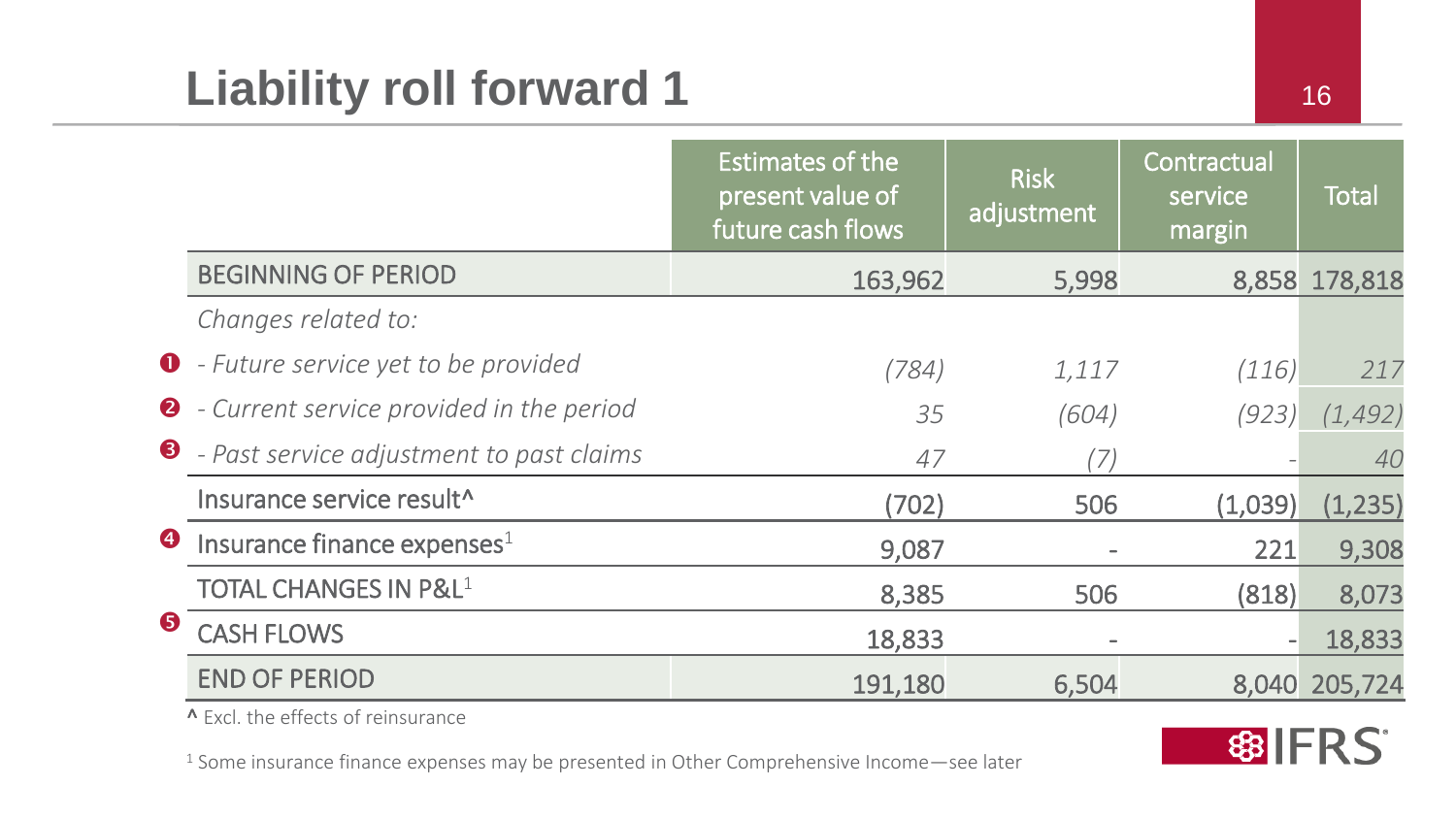## **O** Future service—incl. new business 17

|                                            | <b>Estimates of the</b><br>present value of<br>future cash flows | <b>Risk</b><br>adjustment | Contractual<br>service<br>margin | Total             |
|--------------------------------------------|------------------------------------------------------------------|---------------------------|----------------------------------|-------------------|
| <b>BEGINNING OF PERIOD</b>                 | 163,962                                                          | 5,998                     |                                  | 8,858 178,818     |
| Changes related to:                        |                                                                  |                           |                                  |                   |
| - Future service yet to be provided*       | (784)                                                            | 1,117                     | (116)                            | 217               |
| New profitable contracts recognised        | (2, 344)                                                         | 969                       | 1,375                            |                   |
| Estimate changes - profitable contracts    | 1,452                                                            | 39                        | (1, 491)                         |                   |
| New onerous contracts recognised           | 15                                                               | 108                       |                                  | 123               |
| Estimate changes - onerous contracts       | 93                                                               |                           |                                  | 94                |
| - Current service provided in the period   | 35                                                               | (604)                     |                                  | $(923)$ $(1,492)$ |
| - Past service – adjustment to past claims | 47                                                               | 7.                        |                                  | 40                |
| Insurance service result^                  | (702)                                                            | 506                       | (1,039)                          | (1,235)           |

Etc … \* Note: Positive number in total column = increase in liability = loss in P&L

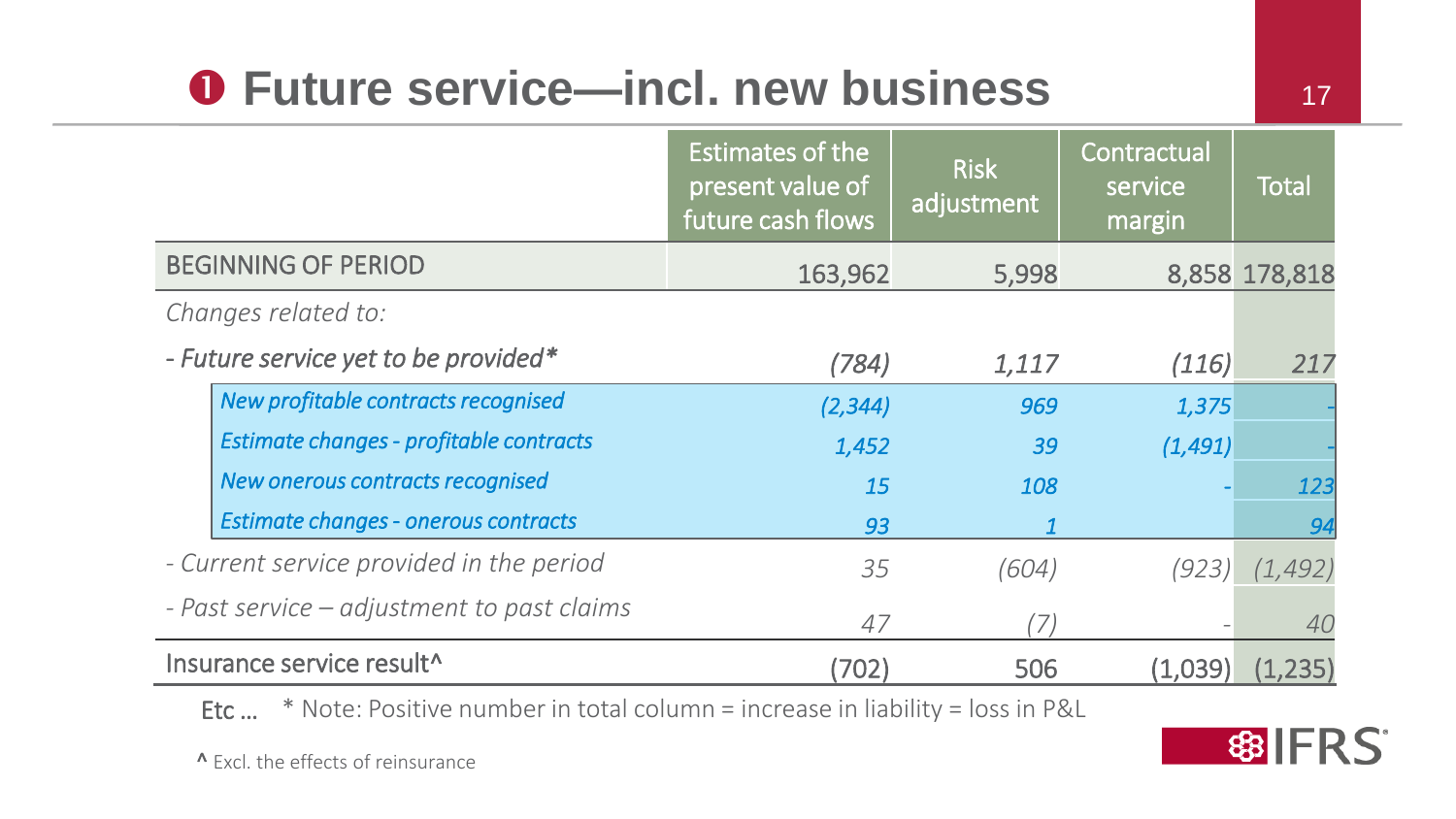# **2 Current service—profit recognised** 18

|                                       |                                            | Estimates of the<br>present value of<br>future cash flows | <b>Risk</b><br>adjustment | Contractual<br>service<br>margin | <b>Total</b>  |
|---------------------------------------|--------------------------------------------|-----------------------------------------------------------|---------------------------|----------------------------------|---------------|
|                                       | <b>BEGINNING OF PERIOD</b>                 | 163,962                                                   | 5,998                     |                                  | 8,858 178,818 |
|                                       | Changes related to:                        |                                                           |                           |                                  |               |
|                                       | - Future service yet to be provided        | (784)                                                     | 1,117                     | (116)                            | 217           |
|                                       | - Current service provided in the period   | 35                                                        | (604)                     | (923)                            | (1,492)       |
|                                       | Contractual service margin earned          |                                                           |                           | (923)                            | (923)         |
|                                       | <b>Release from risk</b>                   |                                                           | (604)                     |                                  | (604)         |
|                                       | <b>Experience loss</b>                     | 35                                                        |                           |                                  | 35            |
|                                       | - Past service – adjustment to past claims | 47                                                        | (7)                       |                                  | 40            |
| Insurance service result <sup>^</sup> |                                            | (702)                                                     | 506                       | (1,039)                          | (1,235)       |

Etc ... A Excl. the effects of reinsurance

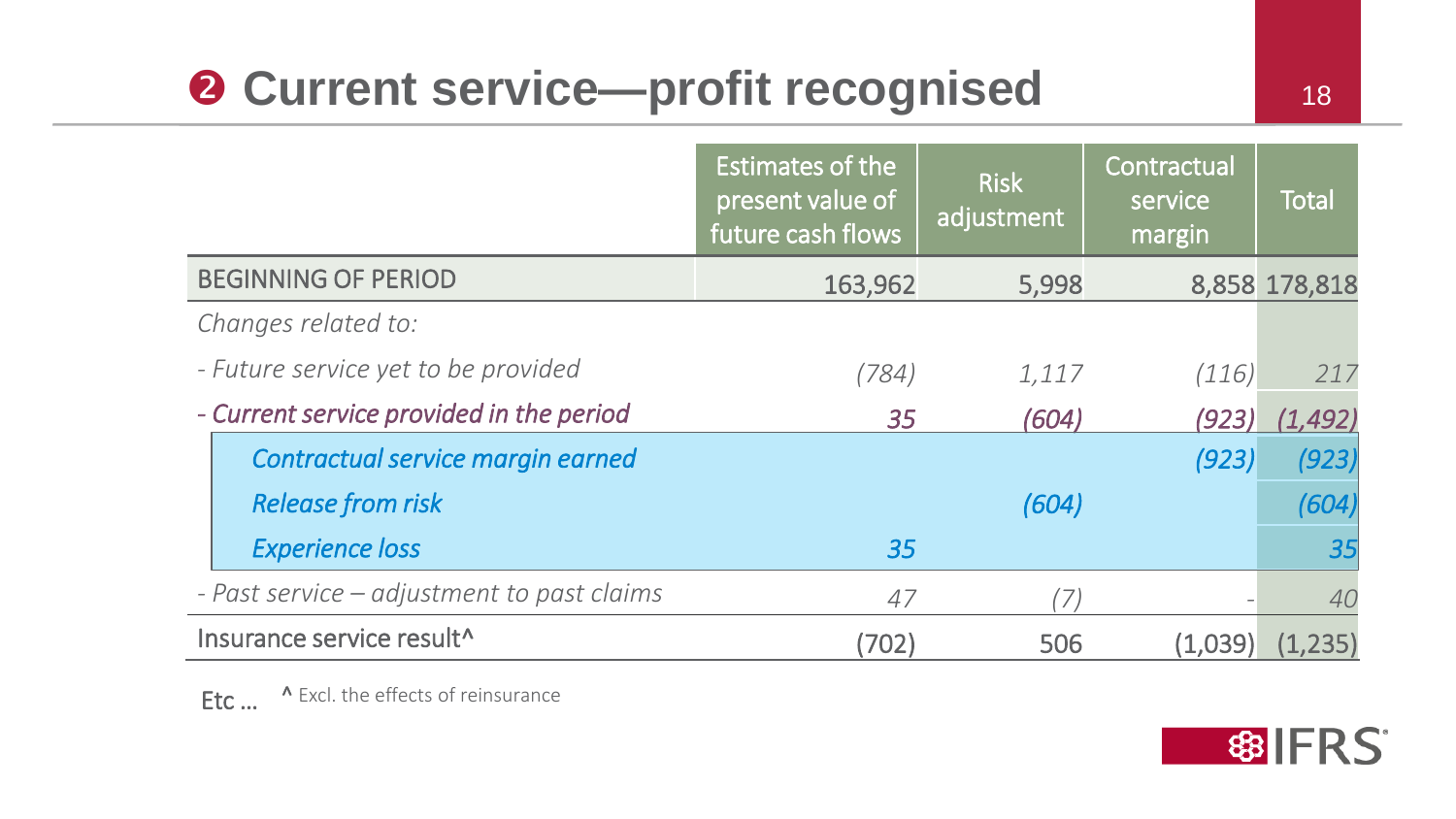#### **8 Past service—adjusting past claims**

|                                            | <b>Estimates of the</b><br>present value of<br>future cash flows | <b>Risk</b><br>adjustment | Contractual<br>service<br>margin | <b>Total</b>  |
|--------------------------------------------|------------------------------------------------------------------|---------------------------|----------------------------------|---------------|
| <b>BEGINNING OF PERIOD</b>                 | 163,962                                                          | 5,998                     |                                  | 8,858 178,818 |
| Changes related to:                        |                                                                  |                           |                                  |               |
| - Future service yet to be provided        | (784)                                                            | 1,117                     | (116)                            | 217           |
| - Current service provided in the period   | 35                                                               | (604)                     | (923)                            | (1,492)       |
| - Past service – adjustment to past claims | 47                                                               |                           |                                  | 40            |
| Insurance service result^                  | (702)                                                            | 506                       | (1,039)                          | (1, 235)      |

Etc ... ^ Excl. the effects of reinsurance

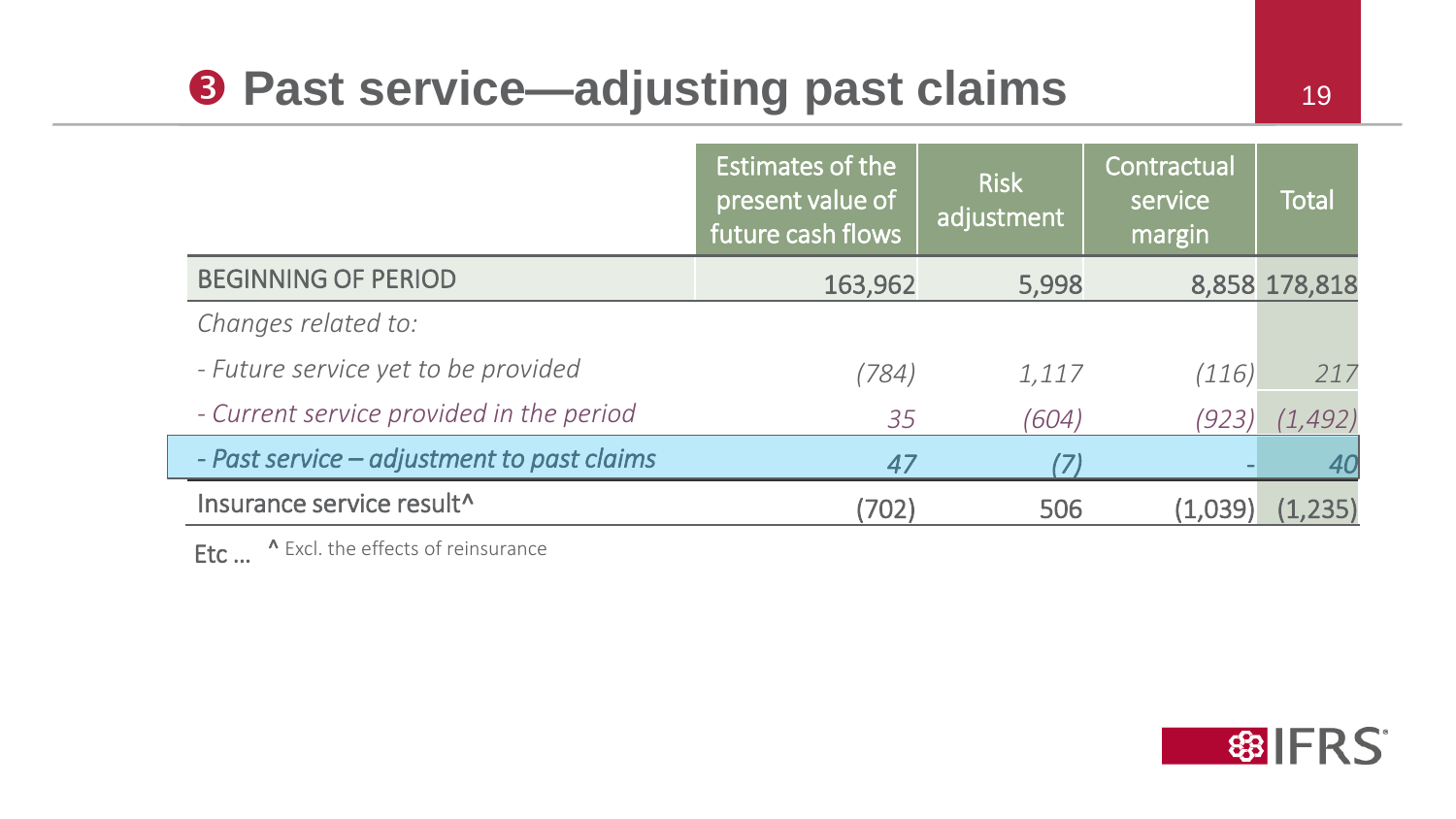## **a** Insurance finance expenses 20

- Discount unwind plus effect of changes in discount rates and other financial assumptions
- Recognise as gain or loss in period; option to present part in OCI

| Etc                                        | Estimates of the<br>present value of<br>future cash flows | <b>Risk</b><br>adjustment | Contractual<br>service margin | <b>Insurance</b><br>contract<br><b>liabilities</b> |
|--------------------------------------------|-----------------------------------------------------------|---------------------------|-------------------------------|----------------------------------------------------|
| Insurance finance expenses                 | 9,087                                                     |                           | 221                           | 9,308                                              |
| Accretion at historical rate* - P&L        | 7,170                                                     |                           | 221                           | 7,391                                              |
| <b>Assumption changes (P&amp;L or OCI)</b> | 1,917                                                     |                           | $-***$                        | 1,917                                              |

#### Etc …

\* Systematic allocation of finance cost using 'locked-rate' accretion applies to non-par, for par contracts the allocation allows for participation effects

\*\* CSM adjusted for 'variable fee' effect for certain par contracts

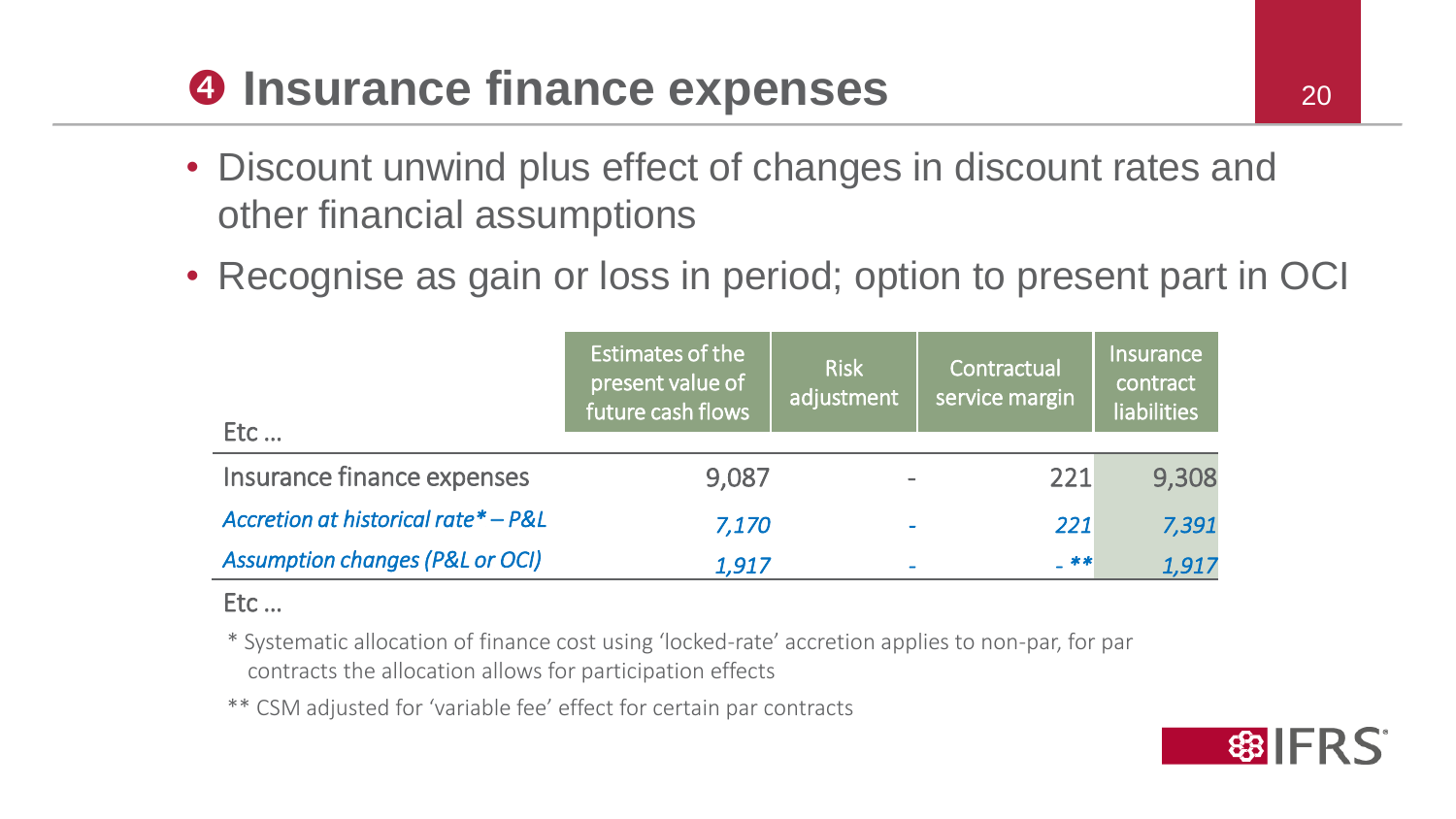#### **Cash flows** 21

- Gross premiums received still reported as part of the liability roll-forward
	- But not in profit and loss as 'revenue'

| Etc                                         | Estimates of the<br>present value of<br>future cash flows | <b>Risk</b><br>adjustment | Contractual<br>service<br>margin | <b>Insurance</b><br>contract<br><b>liabilities</b> |
|---------------------------------------------|-----------------------------------------------------------|---------------------------|----------------------------------|----------------------------------------------------|
| <b>Cash flows</b>                           | 18,833                                                    |                           |                                  | 18,833                                             |
| Premiums received                           | 33,570                                                    |                           |                                  | 33,570                                             |
| Claims, benefits and other expenses<br>paid | (14, 336)                                                 |                           |                                  | (14, 336)                                          |
| Insurance acquisition cash flows            | (401)                                                     |                           |                                  | (401)                                              |
| <b>END OF PERIOD</b>                        | 191,180                                                   | 6,504                     | 8,040                            | 205,724                                            |
|                                             |                                                           |                           |                                  |                                                    |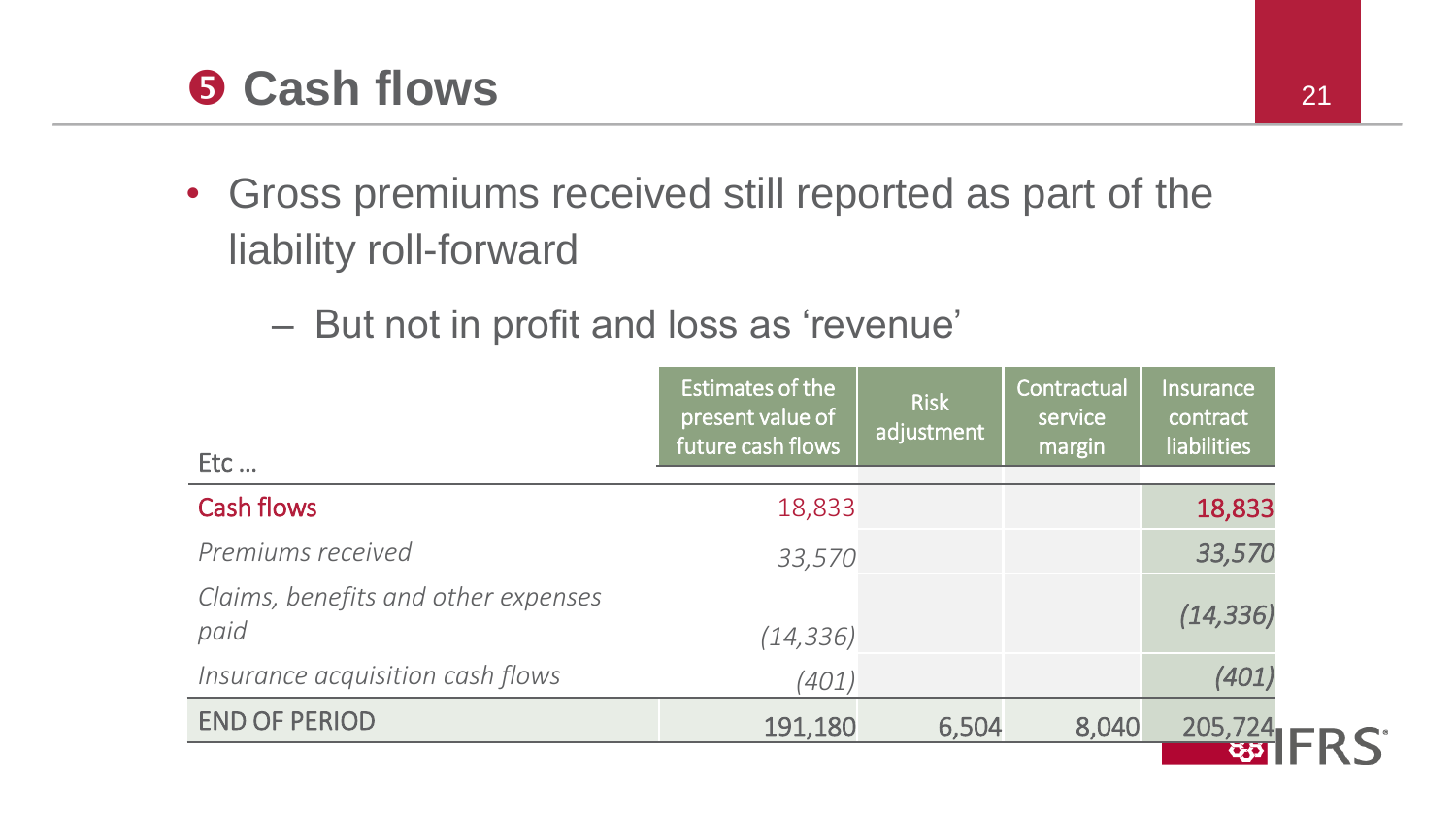#### **Presentation of the service result** 22

- The insurance service reflects changes in the insurance liability (CSM release etc.)
- BUT presented in P&L as …
	- Insurance revenue, less
	- Insurance service expenses
- Requires the total insurance liability to be split into ...
	- Liability for remaining coverage
		- With separate identification of that related to onerous contracts
	- Liability for incurred claims

**A familiar approach for non-par at present – now applicable to all insurance contracts**

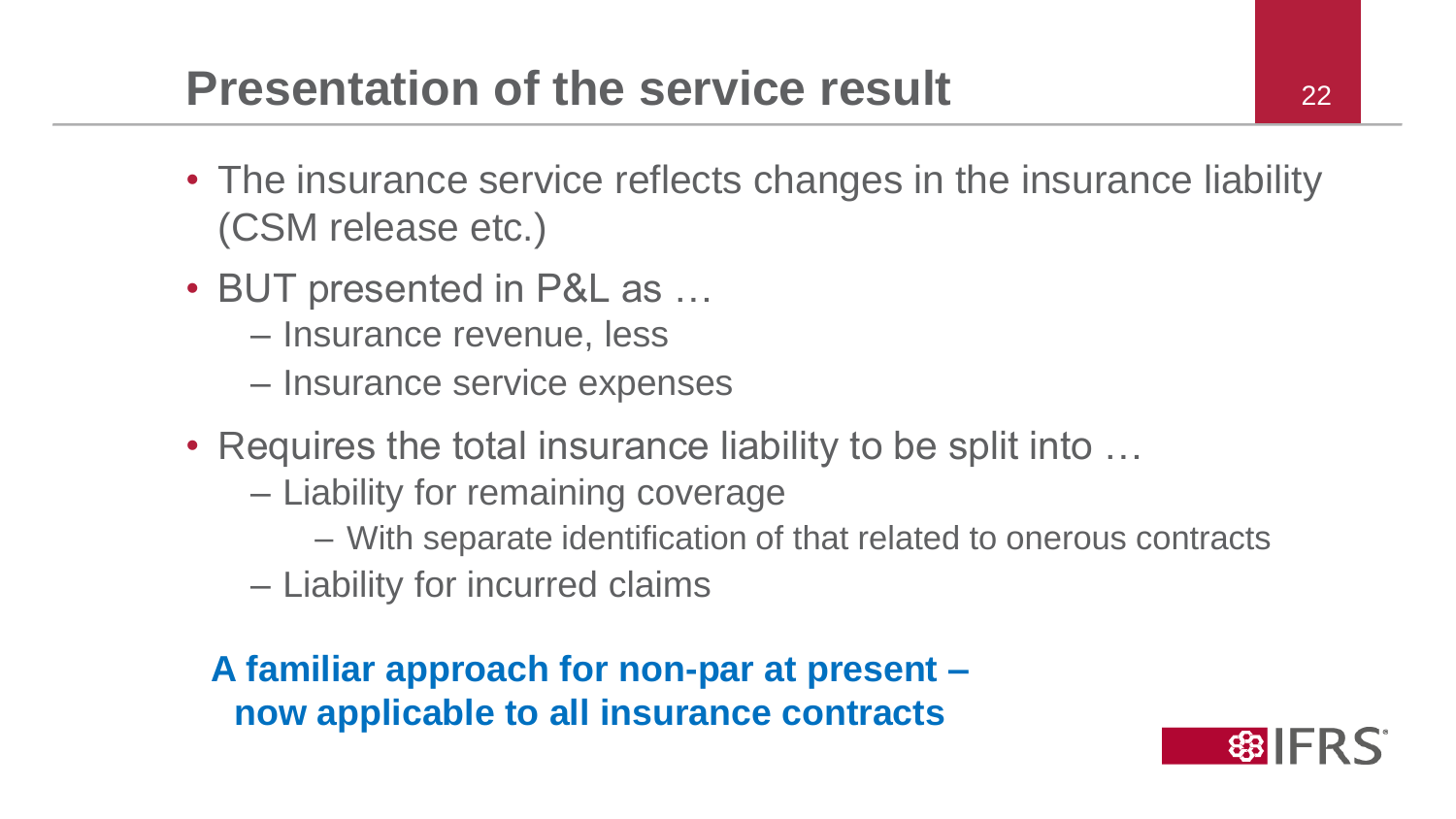#### **Insurance revenue** 23

- Revenue recognised reduces liability for remaining coverage
- Equals premiums received (adjusted for time value of money) attributable to services provided in the period
- Payments to policyholders unrelated to insured event (return of 'deposits') are not revenue

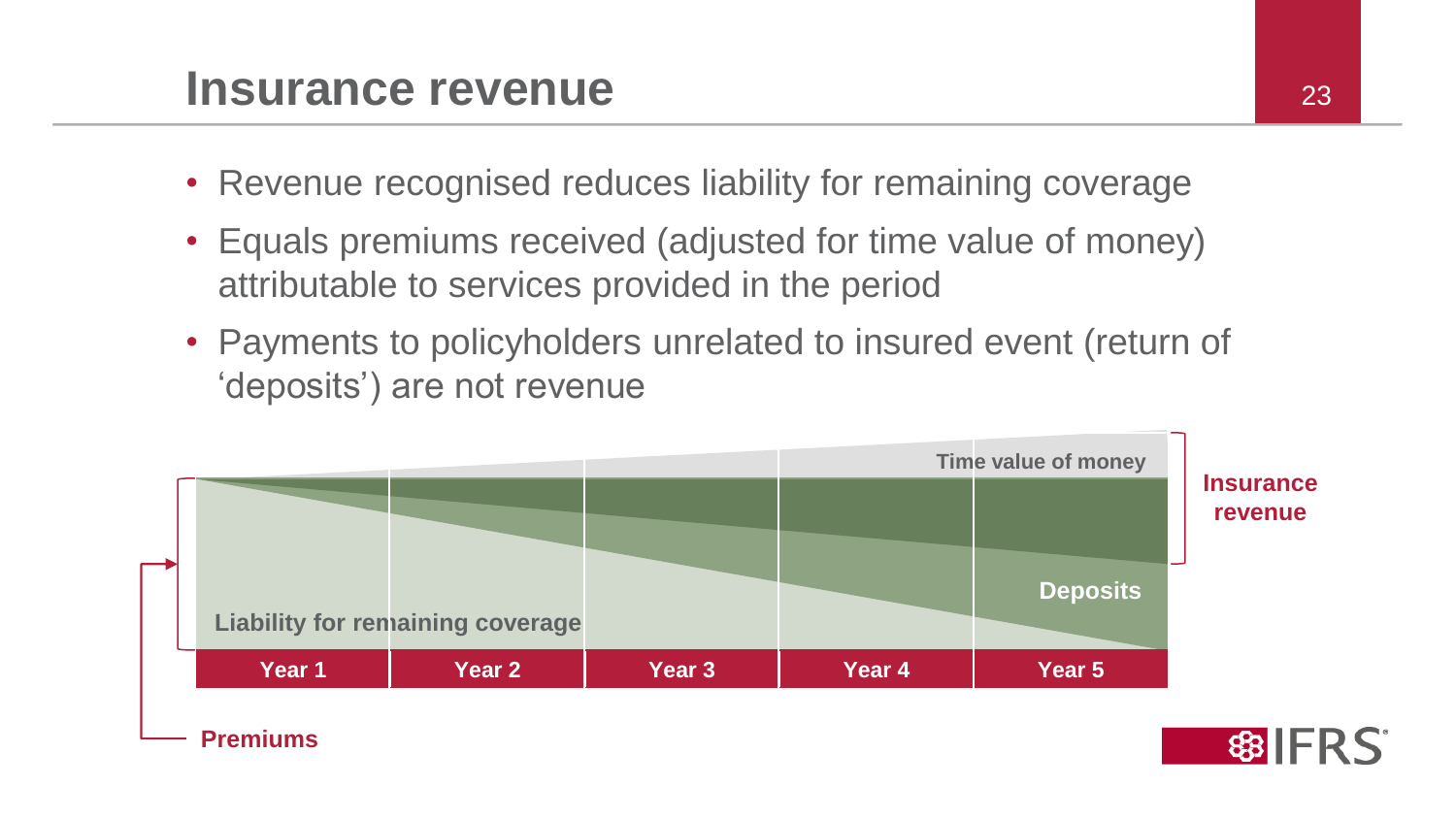## Liability roll forward 2

|                                                        | Liabilities for remaining coverage              |                                       | Liabilities for    |               |
|--------------------------------------------------------|-------------------------------------------------|---------------------------------------|--------------------|---------------|
|                                                        | <b>Excluding onerous</b><br>contracts component | <b>Onerous contracts</b><br>component | incurred<br>claims | <b>Total</b>  |
| Insurance contract liabilities 20X0                    | 161,938                                         | 15,859                                | 1,021              | 178,818       |
| Insurance revenue*                                     | (9,856)                                         |                                       |                    | (9,856)       |
| Insurance service expenses                             |                                                 |                                       |                    |               |
| Claims incurred in the period                          |                                                 |                                       | 7,985              | 7,985         |
| Onerous contracts losses and (reversals)               |                                                 | (623)                                 |                    | (623)         |
| Insurance acquisition costs expensed*                  | 1,259                                           |                                       |                    | 1,259         |
| <b>Investment components</b>                           | (6, 465)                                        |                                       | 6,465              |               |
| Insurance service result^                              | (15,062)                                        | (623)                                 | 14,450             | (1, 235)      |
| Insurance finance expenses                             | 8,393                                           | 860                                   | 55                 | 9,308         |
| Total changes in the statement of comprehensive income | (6,669)                                         | 237                                   | 14,505             | 8,073         |
| <b>Cash flows</b>                                      |                                                 |                                       |                    |               |
| Premiums received                                      | 33,570                                          |                                       |                    | 33,570        |
| Claims, benefits and other expenses paid               |                                                 |                                       | (14, 336)          | (14, 336)     |
| Insurance acquisition cash flows                       | (401)                                           |                                       |                    | (401)         |
| <b>Total cash flows</b>                                | 33,169                                          |                                       | (14, 336)          | 18,833        |
| Insurance contract liabilities 20X1                    | 188,438                                         | 16,096                                | 1,190              | 205,724<br>60 |

^ Excl. the effects of reinsurance

\* Insurance revenue includes recovery of insurance acquisition costs

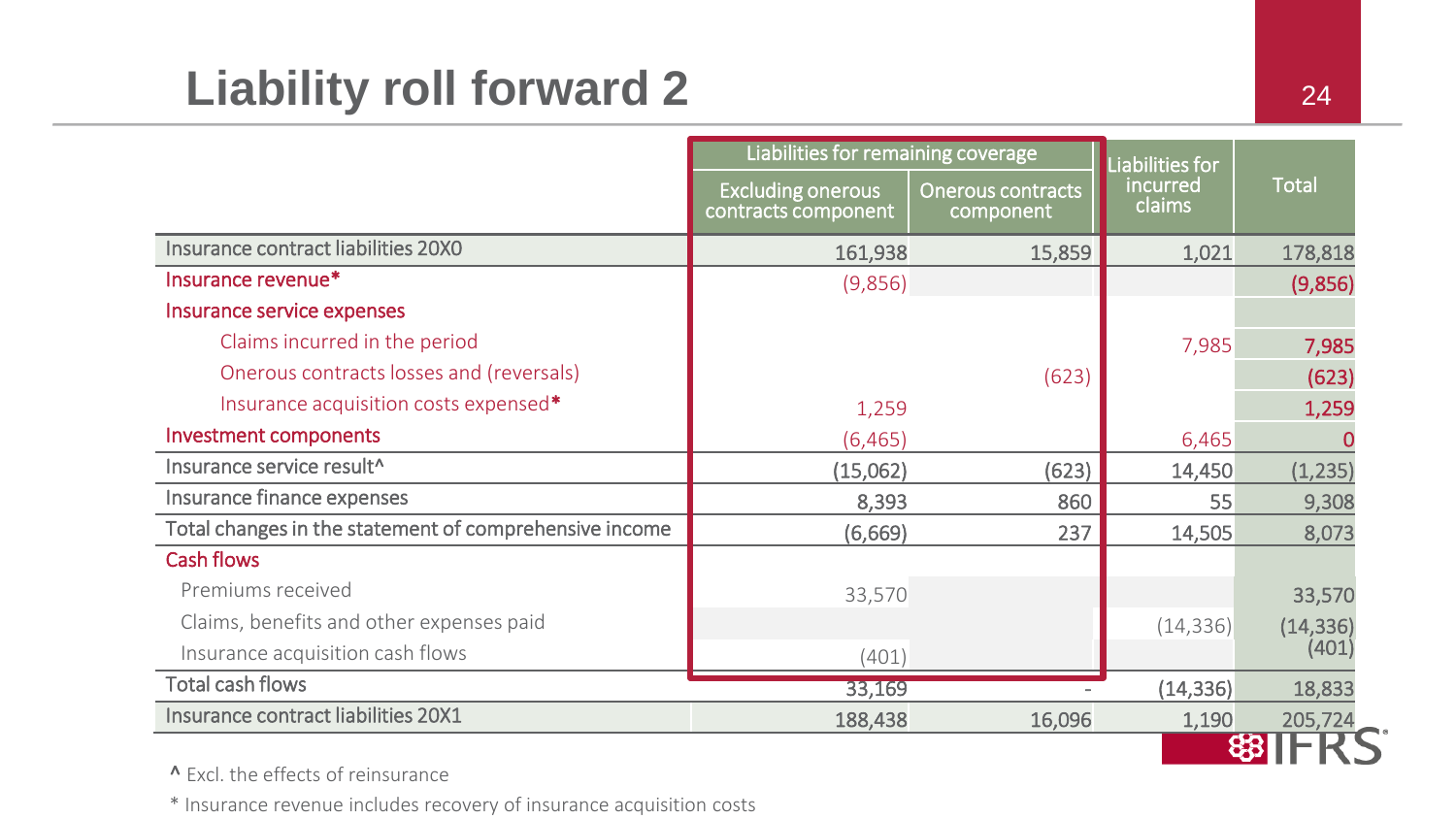## **Summary: the benefits of IFRS 17** 25

- Global comparability for the first time
- Relevant and updated measurement of liabilities
- Financial risks and economic mismatches revealed
- Source of earnings approach to performance
- Value of new business integrated with the accounting
- Enhanced disclosure and greater transparency
- Intuitive accounting that will be more understandable

**IFRS 17: a game changer for the global insurance industry?**

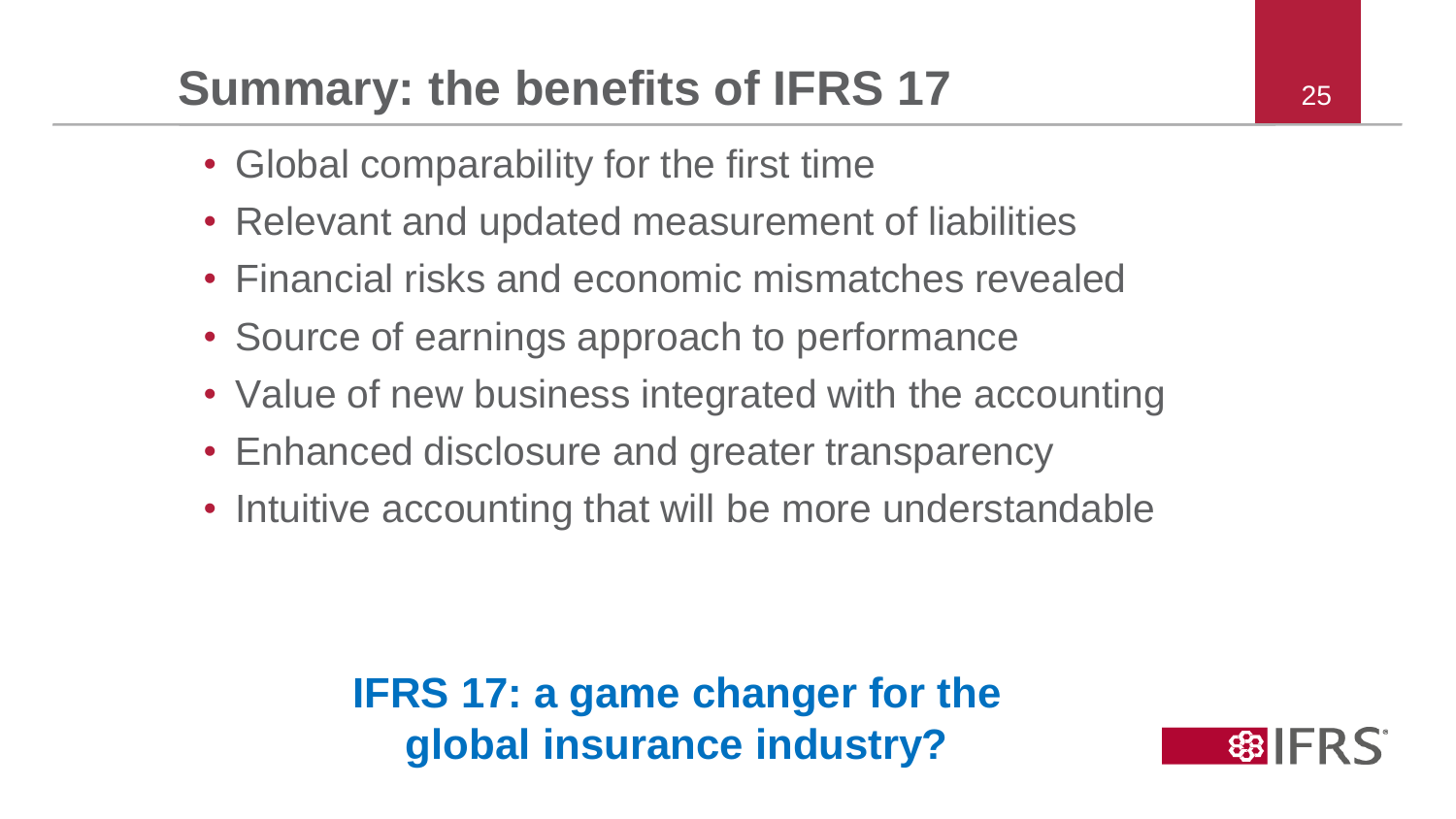



26 26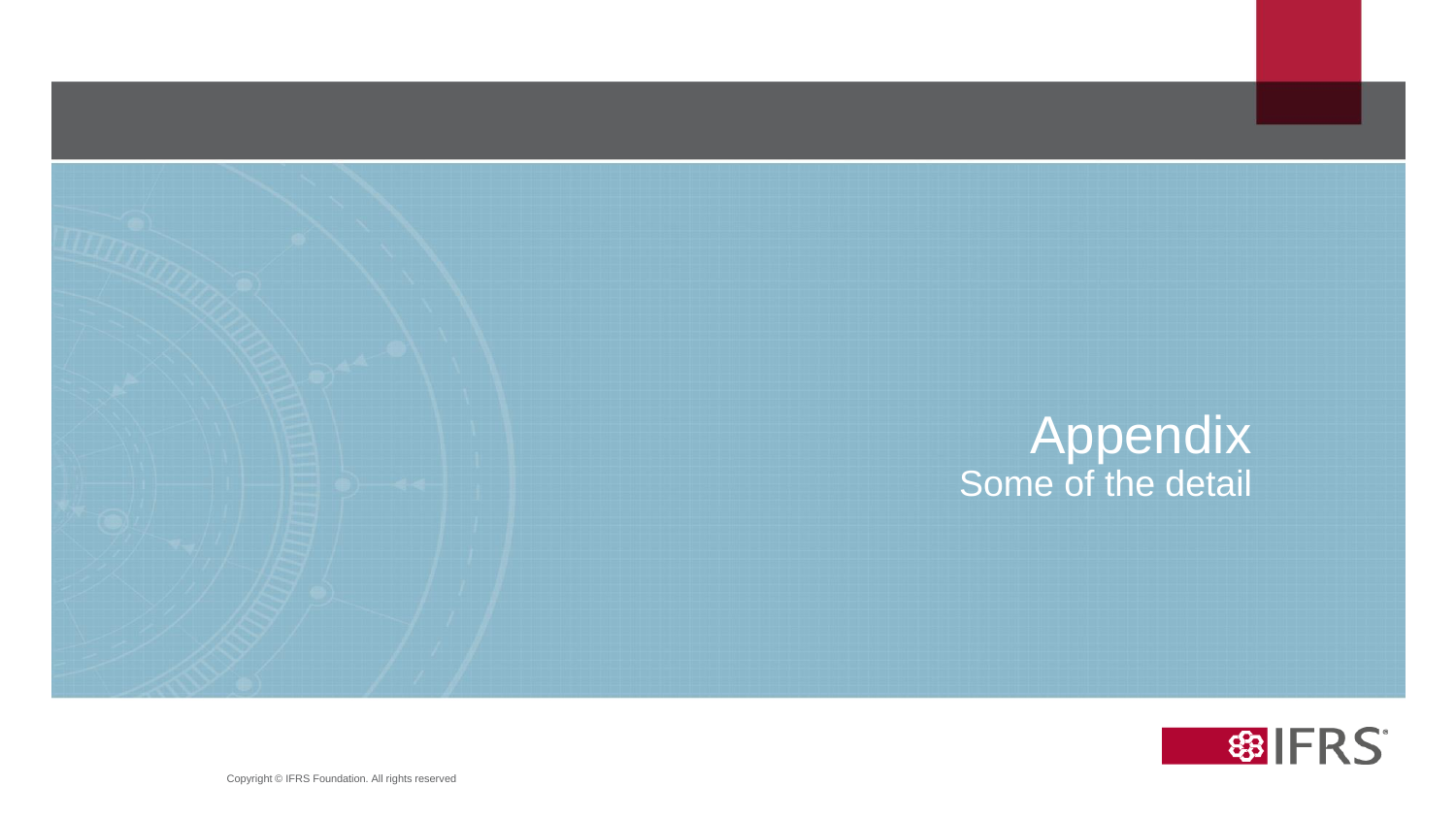#### **Reinsurance** 27

| P&L                                    | 20X1     | <b>20X0</b> |                      |
|----------------------------------------|----------|-------------|----------------------|
| Insurance revenue                      | 9,856    | 8,567       |                      |
| Insurance service expenses             | (9,069)  | (8,489)     |                      |
| Incurred claims and insurance contract |          |             |                      |
| expenses                               | (7, 362) | (7,012)     |                      |
| Insurance contract acquisition costs   | (1, 259) | (1, 150)    | Similar              |
| Gain or (loss) from reinsurance        | (448)    | (327)       | accounting<br>but in |
| Insurance service result               | 787      | 78          | reverse              |
| <b>Balance sheet</b>                   | 20X1     | <b>20X0</b> |                      |
| Financial assets                       | 226,297  | 196,700     |                      |
| Reinsurance contract assets            | 20,572   | 17,882      | Separate<br>roll     |
| Other assets                           | 36,002   | 31,293      | forward              |
| <b>Total assets</b>                    | 282,871  | 245,875     | provided             |

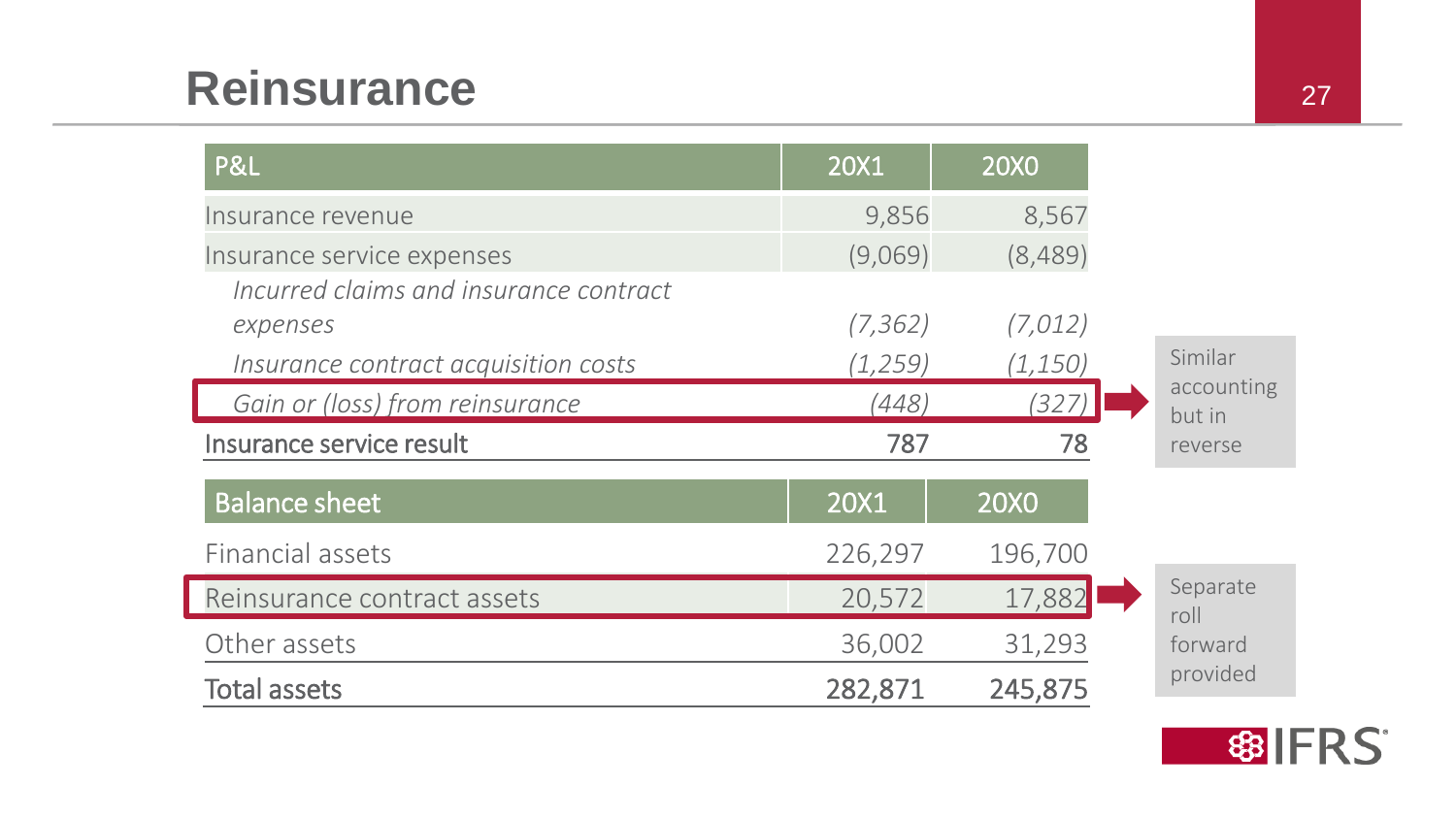## **Simplification for short-term contracts** 28

- Simplified 'premium allocation approach' option for many short term non-par contracts
- Key difference compared with above...
	- Liability for remaining coverage not analysed into cash flows, risk and unearned profit
	- Short term nature means analysis of unearned profit and new business less important
- For many non-life businesses IFRS 17 will not produce fundamental change
	- Except that the application of the PAA will be more consistent

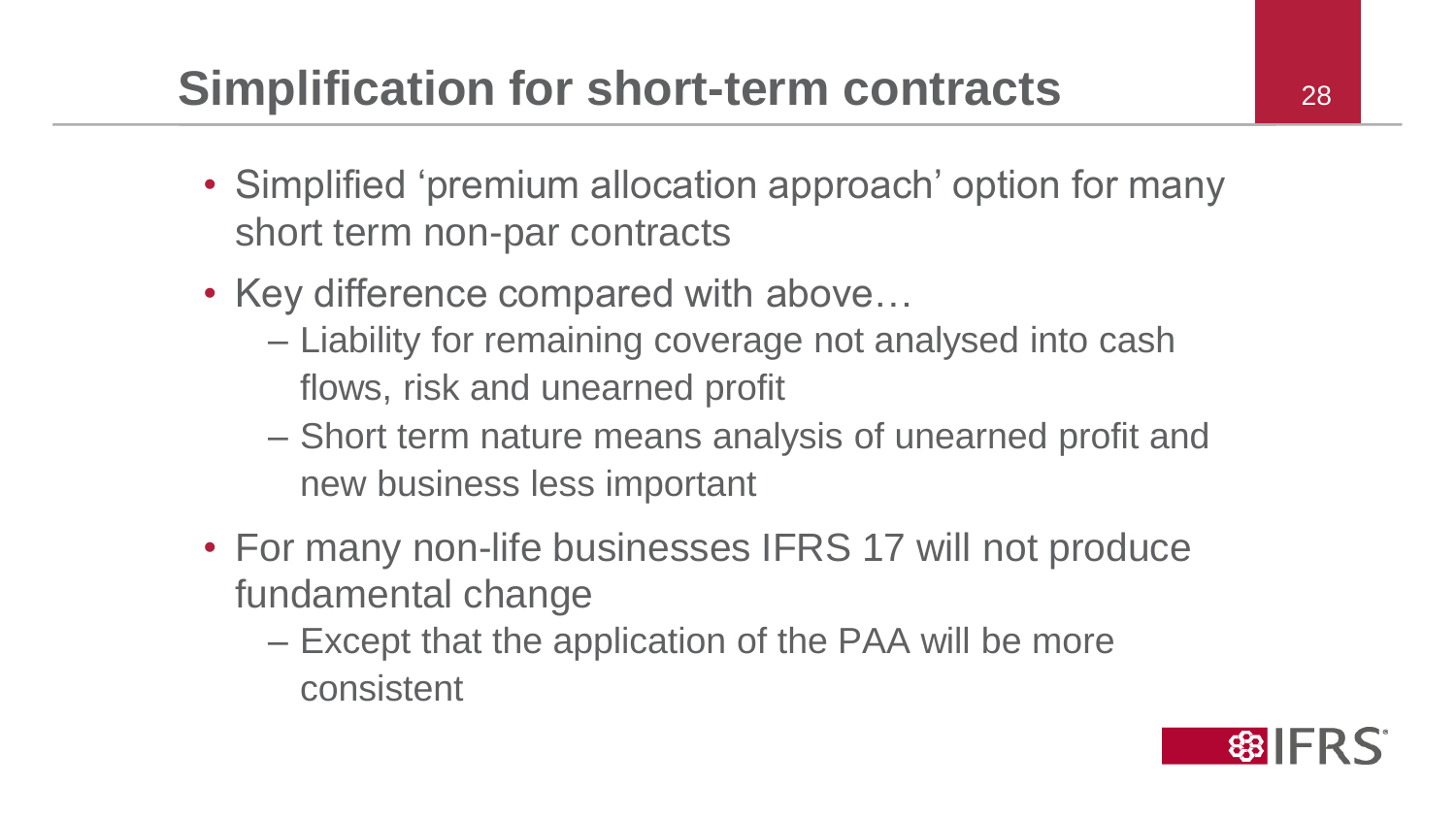- 'Variable fee' approach applicable to contracts with 'direct participation features'
- CSM balance adjusted for the shareholders' share of the change in underlying items
	- In effect a remeasurement of CSM for changes in financial variables (in addition to the non-financial variables applicable to all contracts)
	- Change in value of options and guarantees adjusts CSM and hence future release of CSM
- Does not affect the structure of P&L or roll forwards, just the numbers